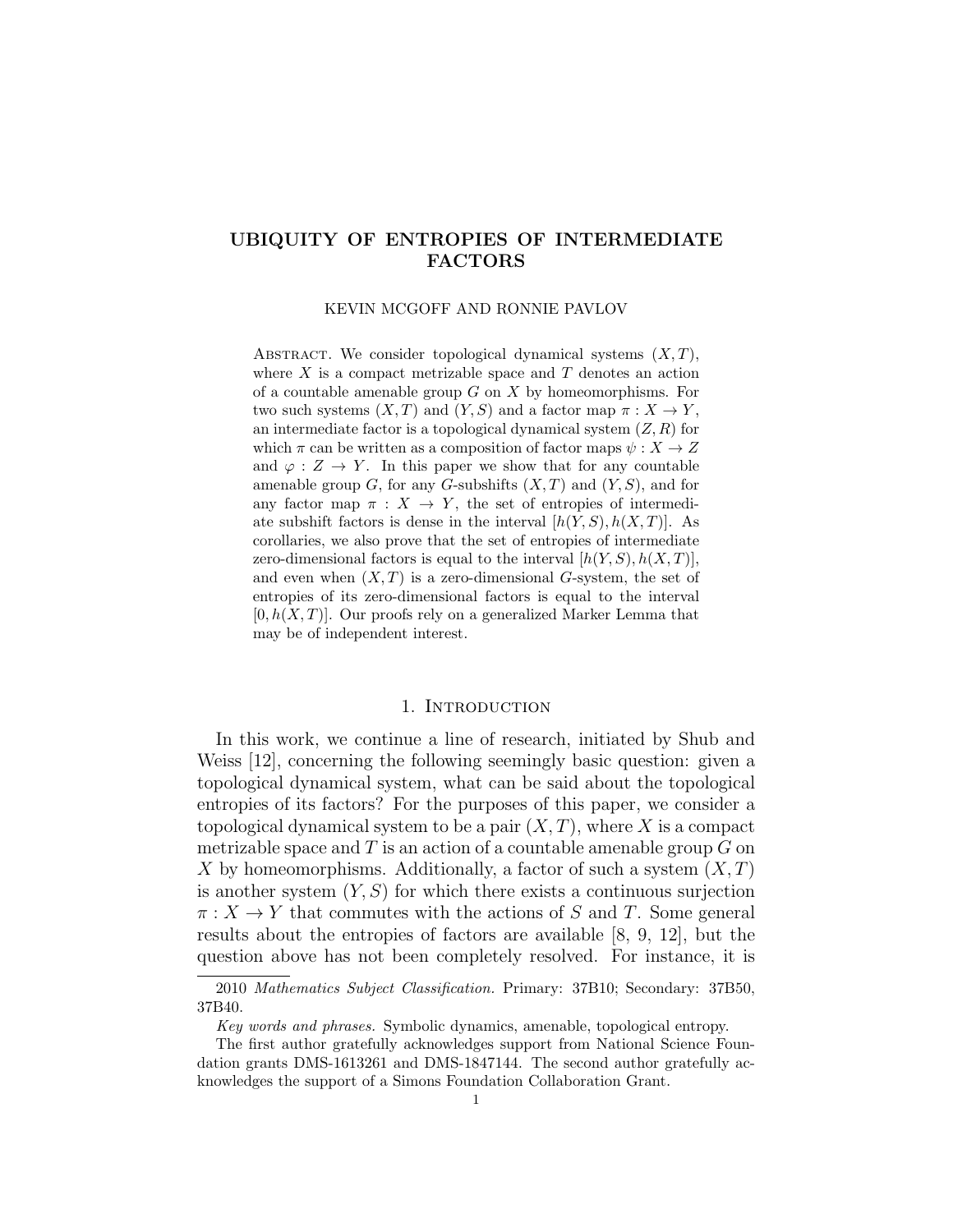still not known whether every system with positive, finite entropy must have a nontrivial factor with strictly smaller entropy.

Under certain hypotheses, there are some existing results about the entropies of factors. For instance, Lindenstrauss proved [8] that if  $(X, T)$  is a finite-dimensional Z-system, then the set of entropies of factors of  $(X, T)$  is the entire interval  $[0, h(X, T)]$ . Furthermore, Lindenstrauss provided examples showing that this is not necessarily the case if X has infinite dimension.

Lindenstrauss also proved what we call a 'relative version' of his result, which concerns the entropies of intermediate factors. Given a countable amenable group  $G$ ,  $G$ -systems  $(X, T)$  and  $(Y, S)$ , and a factor map  $\pi: X \to Y$ , an intermediate factor is a G-system  $(Z, R)$  for which  $\pi$  can be written as a composition of factor maps  $\psi: X \to Z$ and  $\varphi: Z \to Y$ . With this definition, Lindenstrauss showed that if  $\pi$  is a factor map from a finite dimensional Z-system  $(X, T)$  onto  $(Y, S)$ , then the set of entropies of intermediate factors is the entire interval  $[h(Y, S), h(X, T)]$  [8]. (The relative version is of course more general than the original result concerning entropies of factors of a single system, since the original result may be obtained by taking  $(Y, S)$ to be the trivial factor in the relative version.) Using the notion of mean dimension [10], Lindenstrauss also generalized these results to extensions of minimal Z-systems with zero mean dimension [9].

Here we examine the question in the setting of subshifts, or symbolic dynamical systems. Of course subshifts are zero-dimensional, and therefore previous results about zero-dimensional systems can be applied to subshifts. However, we are interested in the finer question of what can be said about the entropies of intermediate factors, where the intermediate systems must come from a restricted class (such as subshifts or zero-dimensional systems). In this direction, for  $\mathbb{Z}$ -subshifts, it was shown in [12] that any system with positive entropy must have nontrivial factors of strictly smaller entropy (and in fact that they can be taken arbitrarily close to  $h(X,T)$ ). In addition, in [4], in the case where  $(X, T)$  is a sofic Z-subshift, it was shown that the set of entropies of subshift factors is dense in the interval  $[0, h(X, T)]$ , which is in some sense the most that can be hoped for, since a subshift has only countably many subshift factors by the Curtis-Lyndon-Hedlund theorem. A corresponding relative result was also established when  $(X, T)$ and  $(Y, S)$  are both sofic  $\mathbb{Z}$ -subshifts.

In this work, we show that the previously mentioned result of [4] holds even when  $(X, T)$  is an arbitrary (not necessarily sofic) subshift. Furthermore, we generalize these results from Z-subshifts to  $G$ -subshifts, where  $G$  is an arbitrary countable amenable group. Note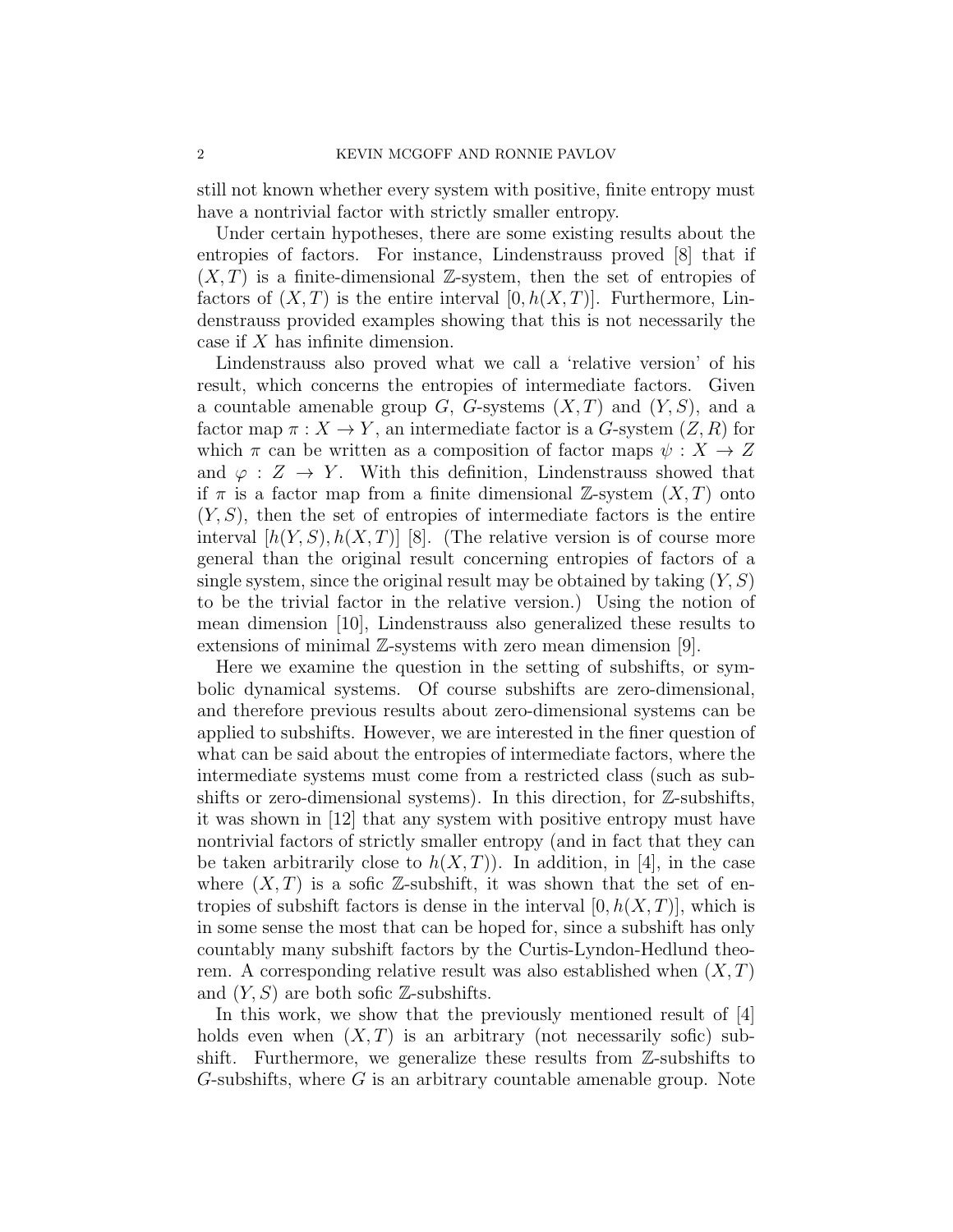that the computation/realization of entropies is much more difficult in the setting of general countable amenable groups. For instance, realization of arbitrary entropies for G-subshifts has only recently been addressed for general classes of countable amenable groups [3, 13]. In order to establish our main results at this level of generality, we first prove a generalized Marker Lemma for countable groups.

Let us now state our main results. When referring to subshifts, we omit explicit mention of the action (since it is always the shift action). In the following two results, G denotes any countable amenable group, X and Y represent G-subshifts,  $\mathcal{H}_{sub}(X)$  denotes the set of numbers  $r \in \mathbb{R}$  such that there exists a G-subshift Z so that X factors onto Z and  $h(Z) = r$ , and  $\mathcal{H}_{sub}^{\pi}(X, Y)$  denotes the set of numbers  $r \in \mathbb{R}$ such that there exists a G-subshift Z with  $h(Z) = r$  and factor maps  $\varphi: X \to Z$  and  $\psi: Z \to Y$  such that  $\pi = \psi \circ \varphi$ .

**Theorem 1.1.** Let G be a countable amenable group, and let X be a G-subshift. Then  $\mathcal{H}_{sub}(X)$  is dense in the interval  $[0, h(X)]$ .

The main technique in the proof of Theorem 1.1 is a general version of the classical Marker Lemma of [1], which may be of independent interest; see Section 3. We also establish the following relative version.

**Theorem 1.2.** Let G be a countable amenable group. Let X and Y be G-subshifts with a factor map  $\pi : X \to Y$ . Then  $\mathcal{H}_{sub}^{\pi}(X, Y)$  is dense in the interval  $[h(Y), h(X)]$ .

From these results, we are actually able to establish corollaries about general zero-dimensional factors of subshifts as well. In the following two results, X and Y represent G-subshifts and  $\mathcal{H}_0(X)$  denotes the set of numbers  $r \in \mathbb{R}$  such that there exists a zero-dimensional G-system  $(Z, R)$  so that X factors onto  $(Z, R)$  and  $h(Z, R) = r$ .

**Theorem 1.3.** Let G be a countable amenable group, and let X be a G-subshift. Then  $\mathcal{H}_0(X) = [0, h(X)].$ 

Theorem 1.3 is actually proved as a corollary of a relative version. Let  $\mathcal{H}_0^{\pi}(X, Y)$  be the set of numbers  $r \in \mathbb{R}$  such that there exists a zero-dimensional G-system  $(Z, R)$  with  $h(Z, R) = r$  and factor maps  $\varphi: X \to Z$  and  $\psi: Z \to Y$  such that  $\pi = \psi \circ \varphi$ .

**Theorem 1.4.** Let G be a countable amenable group. Let X and Y be G-subshifts with a factor map  $\pi : X \to Y$ . Then  $\mathcal{H}_0^{\pi}(X, Y) =$  $[h(Y), h(X)].$ 

Finally, we can prove a corollary about entropies of factors of general zero-dimensional G-systems. In the following result,  $G$  is a countable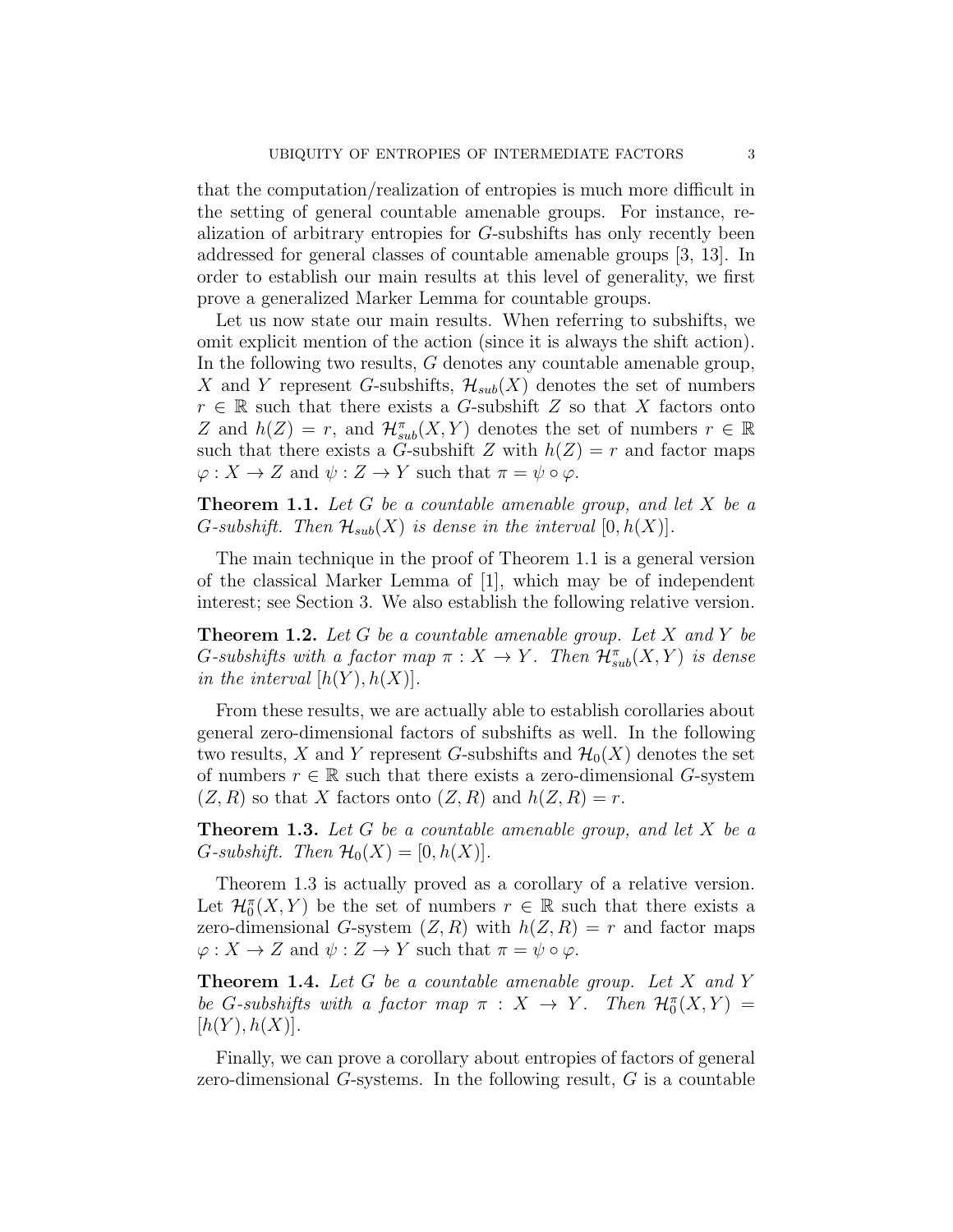amenable group,  $(X, T)$  is a zero-dimensional G-system, and  $\mathcal{H}_0(X, T)$ is the set of numbers  $r \in \mathbb{R}$  such that there exists a zero-dimensional G-system  $(Z, R)$  such that  $(X, T)$  factors onto  $(Z, R)$  and  $h(Z, R) = r$ .

**Theorem 1.5.** Let G be a countable amenable group, and let  $(X, T)$ be a zero-dimensional G-system. Then  $\mathcal{H}_0(X,T) = [0,h(X,T)].$ 

We note that this result provides more information about the aforementioned result of [8] when  $(X, T)$  is zero-dimensional: in this case, not only do we know that every entropy in  $[0, h(X,T)]$  can be achieved by factors, but that those factors can always be chosen to be zerodimensional.

The rest of the paper is organized as follows. Section 2 contains necessary background and notation, Sections 3 and 4 contain some preliminary results required for later proofs, and Sections 5, 6, 7, and 8 contain the proofs of Theorems 1.1-1.5.

#### **ACKNOWLEDGMENTS**

The authors would like to thank Uijin Jung for introducing these questions to them and for many useful conversations. Additionally, the authors wish to thank Mike Boyle for asking them about zerodimensional factors, thus motivating Theorems 1.3 and 1.4.

#### 2. Background and notation

2.1. Countable amenable groups. Let  $G$  be a countable amenable group. For sets  $A, K \subset G$ , we let  $AK = \{ak : a \in A, k \in K\}$  and  $A \Delta K = (A \setminus K) \cup (K \setminus A)$ . A sequence  $\{F_n\}_{n=1}^{\infty}$  of finite subsets of G is called a Følner sequence if for each finite set  $K \subset G$ , we have

$$
\lim_{n} \frac{|KF_n \Delta F_n|}{|F_n|} = 0.
$$

The existence of a Følner sequence is equivalent to the amenability of the group G. Let  ${F_n}_{n=1}^{\infty}$  be a Følner sequence, which we fix here and use throughout the paper.

**Definition 2.1.** Suppose U and K are non-empty finite subsets of G and  $\delta > 0$ . We say that U is  $(K, \delta)$ -invariant if

$$
\frac{|KU \triangle U|}{|U|} < \delta.
$$

Note that the definition of Følner sequence yields that for any finite set  $K \subset G$  and any  $\delta > 0$ , the set  $F_n$  is  $(K, \delta)$ -invariant for all large enough  $n$ .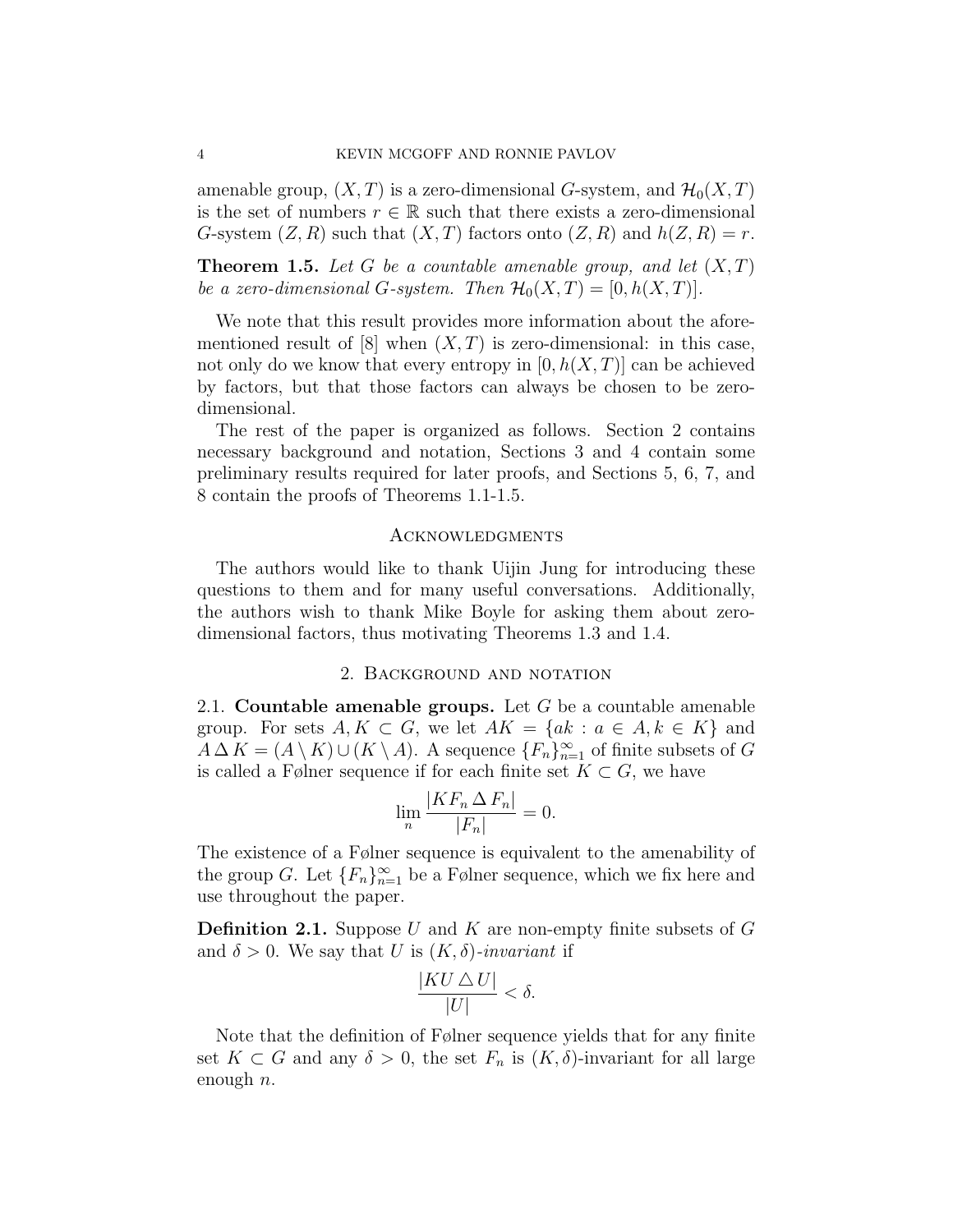**Definition 2.2.** Suppose  $\{A_1, \ldots, A_r\}$  is a collection of finite sets of G. We say that the collection is  $\delta$ -disjoint if there exist subsets  ${B_1, \ldots, B_r}$  such that

- (1)  $B_i \subset A_i$  for all *i*,
- (2) for  $i \neq j$ , we have  $B_i \cap B_j = \emptyset$ , and
- (3)  $|B_i|/|A_i| > 1 \delta$  for all *i*.

**Definition 2.3.** Suppose  $\{A_1, \ldots, A_r\}$  is a collection of finite sets of G, and let  $B \subset G$ . We say that the collection  $\alpha$ -covers B if

$$
|B \cap \left(\bigcup_i A_i\right)| \ge \alpha |B|.
$$

**Definition 2.4.** ([11]) For  $\delta > 0$ , a collection of finite sets  $\{T_1, \ldots, T_N\}$ is said to  $\delta$ -quasitile a group G (or to be a set of  $\delta$ -quasitiles for G) if  ${e} \in T_1 \subset \cdots \subset T_N$  and for any finite set  $D \subset G$ , there are finite sets  $C_i \subset G$ , for  $1 \leq i \leq N$ , such that

- (1) for fixed i, the collection  $\{T_ic : c \in C_i\}$  is  $\delta$ -disjoint
- (2) for  $i \neq j$ ,  $T_iC_i \cap T_jC_j = \emptyset$ , and
- (3) the collection  $\{T_1C_1, \ldots, T_NC_N\}$   $(1 \delta)$ -covers D.

The fundamental result of Ornstein and Weiss [11, Theorem 6] states that for any  $\delta > 0$ , there exists N such that for any finite set K and any  $\delta' > 0$ , there exist finite sets  $\{T_1, \ldots, T_N\}$  that are  $(K, \delta')$ -invariant and that  $\delta$ -quasi-tile G. We remark that by making  $\delta' > 0$  small enough and K large enough, one may force  $|T_1| = \min_i |T_i|$  to be arbitrarily large.

For a collection of quasitiles  $\{T_1, \ldots, T_N\}$ , we refer to any collection  $\{C_1, \ldots, C_N\}$  satisfying (1)-(3) above as a collection of *center sets* corresponding to D. If  $\{C_1, \ldots, C_N\}$  is a collection of center sets for D, then let  $C_i' = \{c \in C_i : T_i c \cap D \neq \emptyset\}$ , and observe that the collection  $\{C'_1, \ldots, C'_N\}$  is again a collection of center sets for D. Thus, for a collection of quasitiles  $\{T_1, \ldots, T_N\}$  and finite  $D \subset G$ , there exists a collection of center sets  $\{C_1, \ldots, C_N\}$ , and we may assume without loss of generality that for all  $c \in C_i$ , we have  $T_i c \cap D \neq \emptyset$ .

**Lemma 2.5.** Let  $\delta \in (0,1)$ . Suppose that  $\{S_1, \ldots, S_N\}$  is a collection of finite sets that  $\delta$ -quasitiles G. Let  $m = |S_1| = \min\{|S_1|, \ldots, |S_N|\},$ and  $S = \bigcup_i S_i = S_N$ . Then for all large enough n, there exists  $C =$  $C(n) \subset G$  such that  $\{Sc : c \in C\}$   $(1 - \delta)$ -covers  $F_n$  and

$$
|C| \le \frac{(1+\delta)|F_n|}{(1-\delta)m}.
$$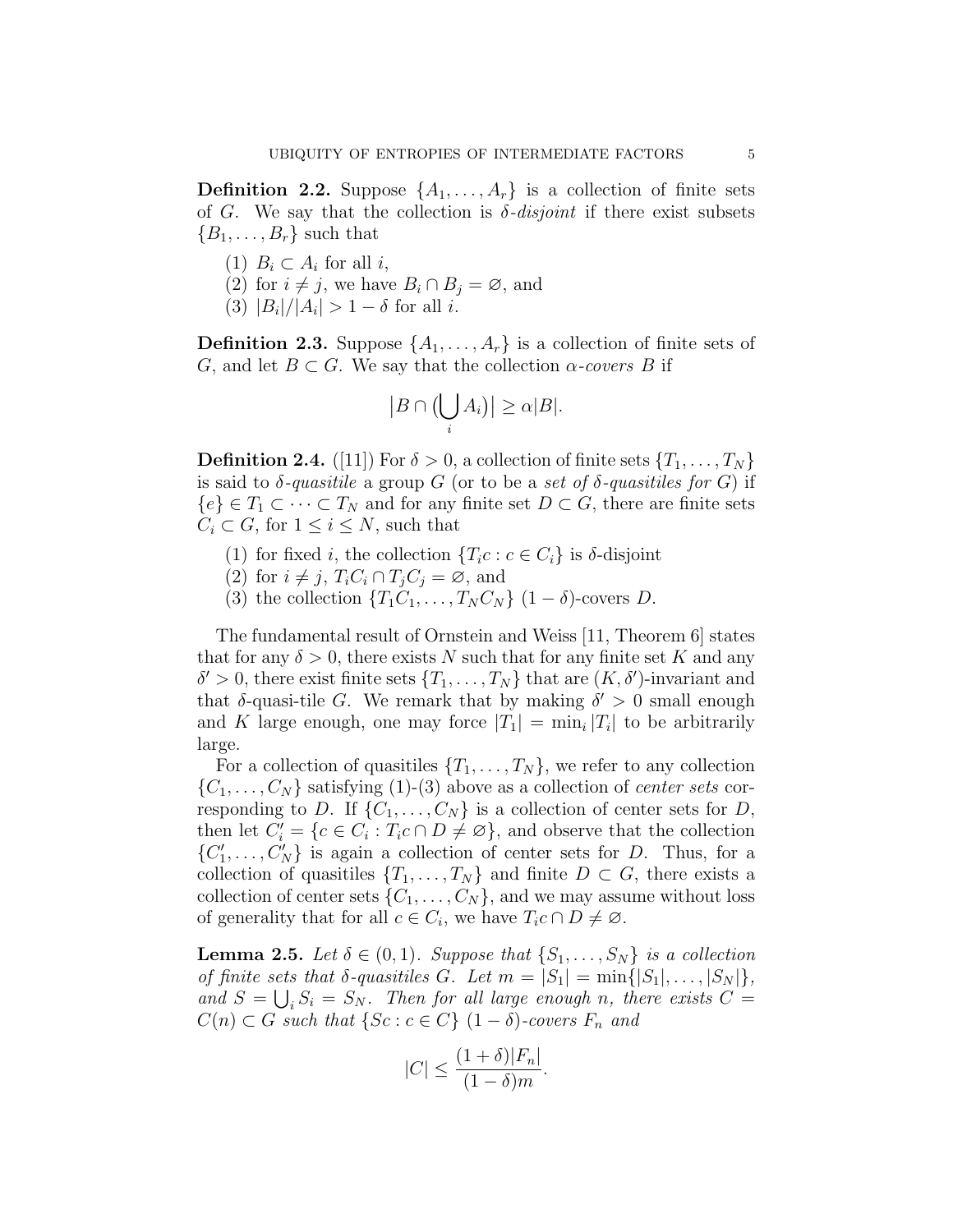*Proof.* Since  ${F_n}_{n=1}^{\infty}$  is a Følner sequence, for all large enough n, we have

(2.1) 
$$
\frac{|SS^{-1}F_n \triangle F_n|}{|F_n|} < \delta.
$$

Fix *n* satisfying this condition. Since  $\{S_1, \ldots, S_N\}$  is a collection of δ-quasitiles, there exists a collection of center sets corresponding to the set  $F_n$  with the additional property that for each  $c \in C_i$ , we have  $S_i c \cap F_n \neq \emptyset$ .

Let  $C = \bigcup_i C_i$ . Then

$$
A = \bigcup_i S_i C_i \subset SC,
$$

and since  $A(1 - \delta)$ -covers  $F_n$ , we see that  $SC(1 - \delta)$ -covers  $F_n$ .

Now let us estimate |C|. Let  $C_i = \{c_1^i, \ldots, c_{M_i}^i\}$ , and let  $A_k^i = S_i c_k^i$ , for  $k = 1, ..., M_i$ . Then the collection  $\{A_k^i : 1 \le i \le N, 1 \le k \le M_i\}$ is  $\delta$ -disjoint (by the quasitile properties (1) and (2)). Then there exist sets  $B_k^i \subset A_k^i$  such that  $|B_k^i| \geq |A_k^i|(1-\delta)$  and if  $B_k^i \cap B_\ell^j$  $\chi^j_\ell \neq \emptyset$ , then  $i = j$  and  $k = \ell$ . Then we have

$$
\left| \bigcup_{i=1}^{N} \bigcup_{k=1}^{M_i} B_k^i \right| = \sum_{i=1}^{N} \sum_{k=1}^{M_i} |B_k^i|
$$
  
\n
$$
\geq \sum_{i=1}^{N} \sum_{k=1}^{M_i} (1 - \delta) |A_k^i|
$$
  
\n
$$
= (1 - \delta) \sum_{i=1}^{N} \sum_{k=1}^{M_i} |S_i|
$$
  
\n
$$
= (1 - \delta) \sum_{i=1}^{N} |S_i| \cdot |C_i|
$$
  
\n
$$
\geq (1 - \delta) m \sum_{i=1}^{N} |C_i|
$$
  
\n
$$
\geq (1 - \delta) m |C|.
$$

Fix  $1 \leq i \leq N$  and  $1 \leq k \leq M_i$ . Recall that  $A_k^i \cap F_n = S_i c_k^i \cap F_n \neq \emptyset$ . Let  $g \in S_i c_k^i \cap F_n$ . Then there exists  $s \in S_i$  such that  $g = sc_k^i$ , which implies that  $c_k^i = s^{-1}g \in S^{-1}F_n$ , and hence  $Sc_k^i \subset SS^{-1}F_n$ . Then we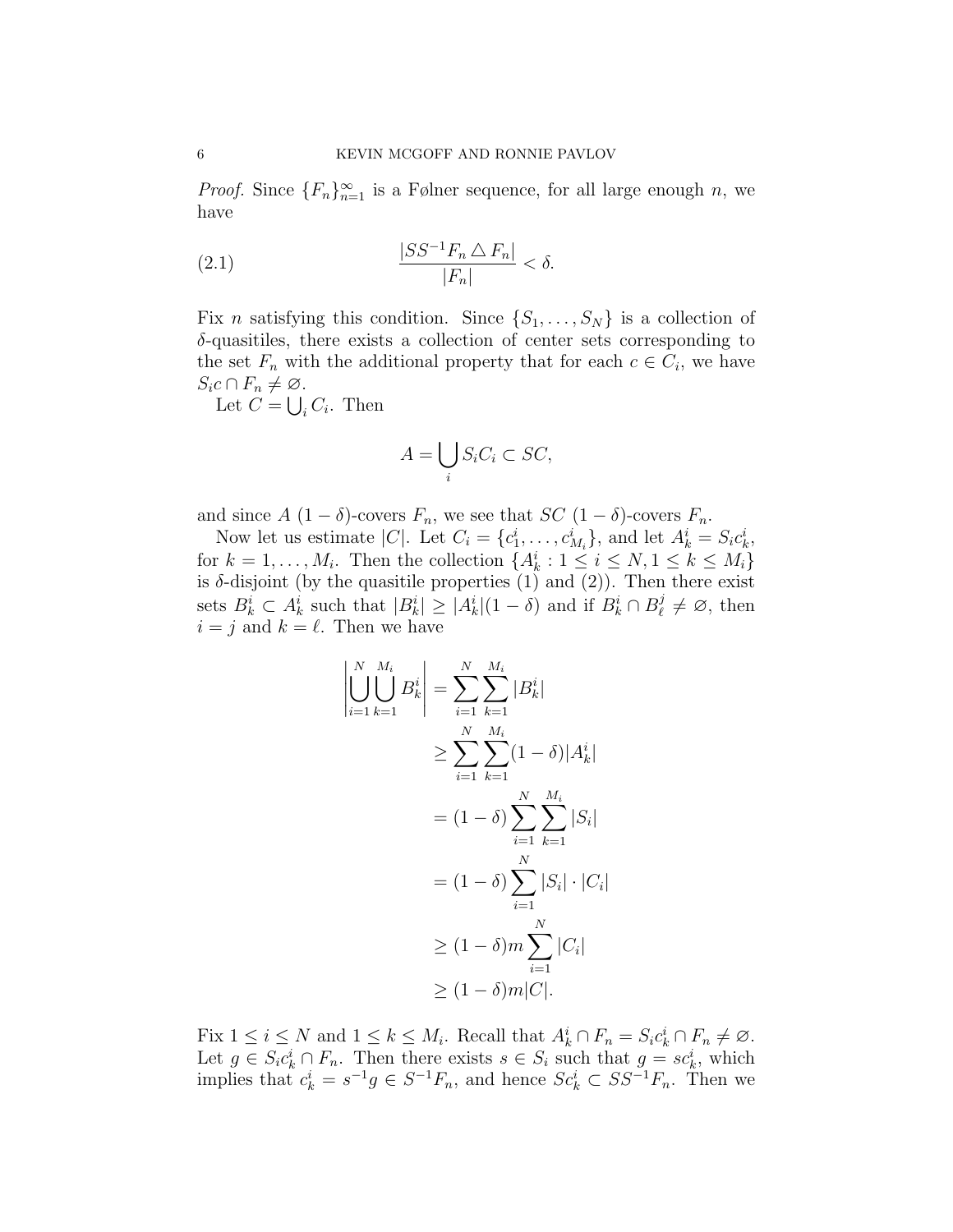see that

$$
\left| \bigcup_{i=1}^{N} \bigcup_{k=1}^{M_i} B_k^i \right| \le \left| \bigcup_{i=1}^{N} \bigcup_{k=1}^{M_i} A_k^i \right|
$$
  
\n
$$
\le |SS^{-1}F_n|
$$
  
\n
$$
\le (1+\delta)|F_n|,
$$

where we have used  $(2.1)$ . Combining the above inequalities gives

$$
(1 - \delta)m|C| \le \left| \bigcup_{i=1}^{N} \bigcup_{k=1}^{M_i} B_k^i \right| \le (1 + \delta)|F_n|,
$$

from which we conclude that

$$
|C| \le \frac{(1+\delta)|F_n|}{(1-\delta)m},
$$

as desired.  $\Box$ 

2.2. Topological and symbolic dynamics. We present some basic definitions from topological and symbolic dynamics; for a more thorough introduction to symbolic dynamics, see [7].

**Definition 2.6.** Let  $G$  be a countable amenable group. A  $G$ -system is a pair  $(X, T)$ , where X is a compact metrizable space and  $T =$  $(T<sup>g</sup>)<sub>g</sub> \in G$  is an action of G on X by homeomorphisms. Additionally, a zero-dimensional G-system is a G-system  $(X, T)$  such that X is zerodimensional (i.e., it has a topological base consisting of clopen sets).

**Definition 2.7.** A factor map from a G-system  $(X, S)$  to a G-system  $(Y, T)$  is a surjective function  $\varphi : X \to Y$  that is continuous and commutes with the actions of  $S$  and  $T$ . A *conjugacy* is a factor map that is also injective. When  $\varphi: X \to Y$  is a factor map, we refer to Y as a factor of X.

When  $G$  is a countable amenable group, one may associate to each G-system  $(X, T)$  an extended real number called the *topological entropy* of  $(X, T)$ . We let  $h(X)$  denote the topological entropy of  $(X, T)$  when the action is understood, and we note that it serves as an important conjugacy invariant in the study of topological dynamical systems. We will not need a general definition of topological entropy here, but will define it formally only for the class of G-subshifts (below) and then will extend to some zero-dimensional G-systems via inverse limits; see Section 2.3. For more information about the general entropy theory of countable amenable groups, see [5].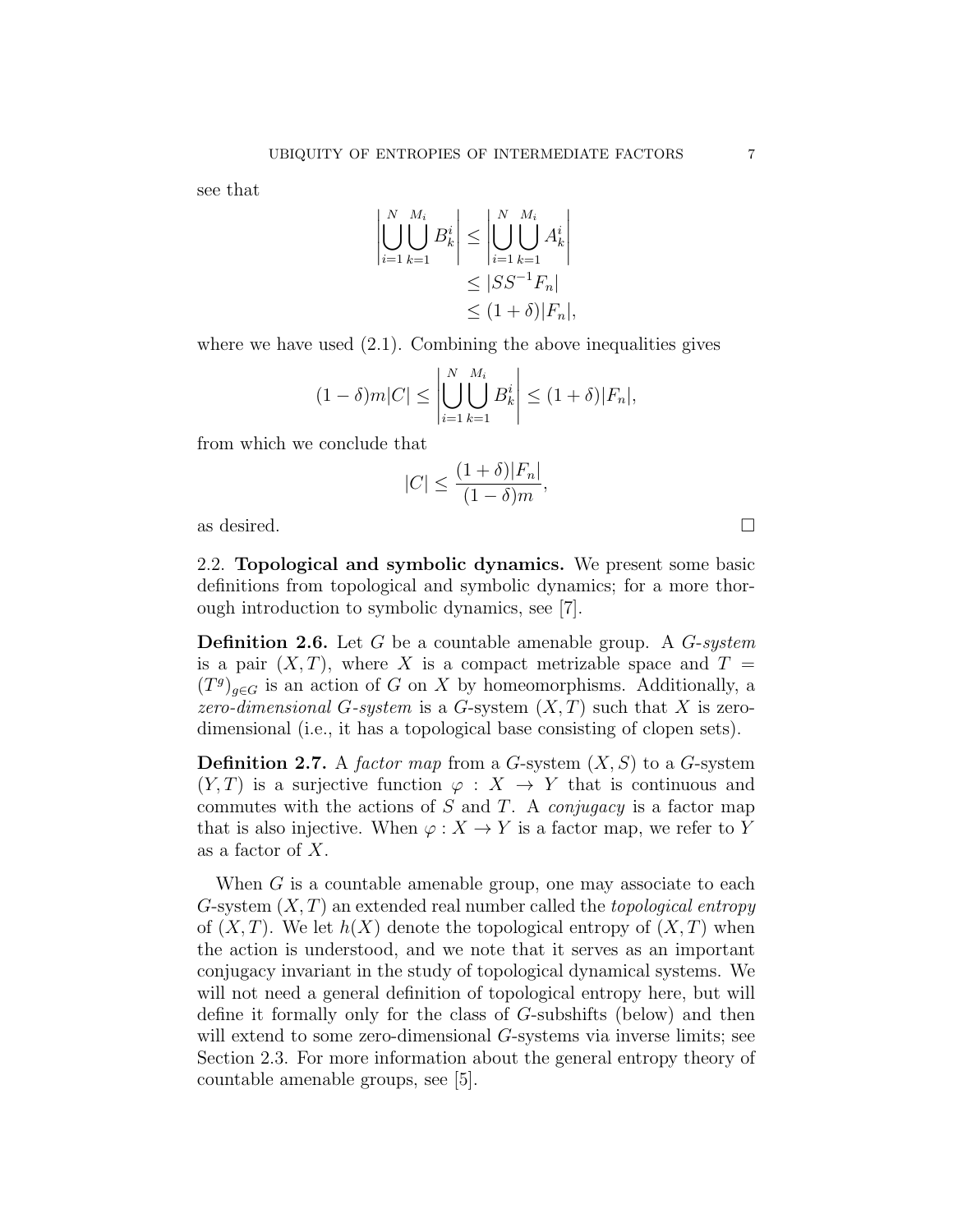**Definition 2.8.** For any finite alphabet  $A$  and countable amenable group G, the full G-shift over A is the set  $\mathcal{A}^G$ , which is viewed as a compact topological space with the (discrete) product topology.

**Definition 2.9.** A *pattern* over  $A$  is any function w from a finite set  $S \subset G$  to A, in which case S is called the *shape* of w.

**Definition 2.10.** The *shift action*  $\sigma = (\sigma_q)_{q \in G}$  is the action of G on  $\mathcal{A}^G$  by automorphisms defined by  $(\sigma_g x)_h = x_{gh}$  for all  $g, h \in G$ .

**Definition 2.11.** A G-subshift is a closed subset of a full shift  $A^G$  that is invariant under  $\sigma$ .

Any subshift  $X$  is a compact space with the induced topology from  $\mathcal{A}^G$ , and so  $(X, \sigma)$  is a topological G-dynamical system. In fact, this topology on  $X$  is also generated by the ultra-metric given by

$$
d(x,y) = 2^{-\min\{n \,:\, x_{g_n} \neq y_{g_n}\}},
$$

where  $G = \{g_n\}_{n=0}^{\infty}$  is an enumeration of G.

**Definition 2.12.** For any G-subshift X and finite  $S \subset G$ , the Slanguage of X, denoted by  $\mathcal{L}_S(X)$ , is the set of all patterns w with shape S which appear as subpatterns of points of  $X$ , i.e., for which there exists  $x \in X$  and  $g \in G$  with  $x(gS) = w$ .

**Definition 2.13.** For any G-subshift X and  $w \in \mathcal{L}_S(X)$ , the cylinder set [w] is the set of all  $x \in X$  with  $x(S) = w$ .

All factor maps between subshifts have a simple combinatorial description.

**Definition 2.14.** Given alphabets A and B, a finite set  $S \subset G$ , and a function  $f: \mathcal{A}^S \to \mathcal{B}$ , the *sliding block code* induced by S and f is the map  $\varphi : \mathcal{A}^G \to \mathcal{B}^G$  defined by

$$
(\varphi(x))_g = f(x(gS))
$$

for all  $x \in \mathcal{A}^G$  and  $q \in G$ . A 1-block code is a sliding block code when  $S = \{e\}.$ 

If X and Y are subshifts, then for every factor map  $\pi : X \to Y$ , there is a sliding block code  $\varphi$  such that  $\pi = \varphi|_X$ ; this is the classical Curtis-Lyndon-Hedlund theorem when  $G = \mathbb{Z}$ , and the proof is essentially the same for general G. Even more is true: up to conjugacy, every factor map can be written as a 1-block code, i.e., if  $\varphi: X \to Y$  is a factor map, then there exists a conjugacy  $\psi$  on X and a 1-block code  $\rho$  on  $\psi(X)$  so that  $\varphi = \rho \circ \psi$ .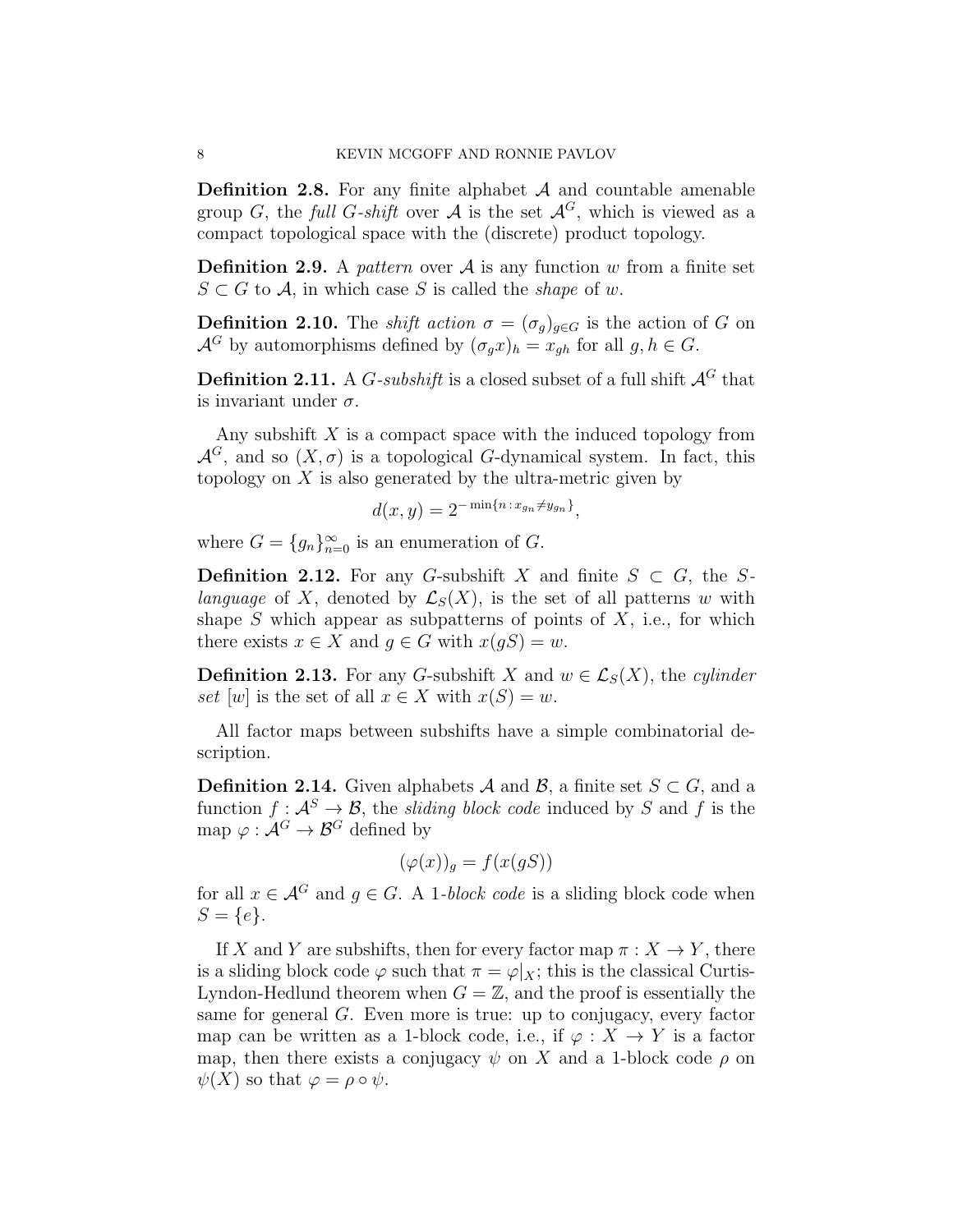**Definition 2.15.** The *topological entropy* of a  $G$ -subshift  $X$  is

$$
h(X) := \lim_{n \to \infty} \frac{1}{|F_n|} \log |\mathcal{L}_{F_n}(X)|,
$$

where  $\{F_n\}_{n=1}^{\infty}$  is a Følner sequence for G.

This limit is consistent with the general entropy theory for countable amenable groups, and in particular it always exists and is independent of the Følner sequence chosen (see [5] for a proof).

It is well-known that for countable amenable G, factor maps cannot increase topological entropy, i.e., if  $\varphi$  is a factor map from X to Y, then  $h(X) \geq h(Y)$ . This observation motivates the main question of this paper, namely whether a large set of entropies is achieved for intermediate systems 'between  $X$  and  $Y$ .'

## 2.3. Inverse limits.

**Definition 2.16.** Suppose  ${Z_n}_{n=0}^{\infty}$  is a sequence of G-subshifts, and for each  $n \geq 1$ , we have a factor map  $\pi_n : Z_n \to Z_{n-1}$ . The inverse limit  $Z = \varprojlim Z_n$  is the set

$$
Z = \left\{ (z_0, z_1, z_2, \dots) \in \prod_{n=0}^{\infty} Z_n : \forall n \geq 1, \pi_n(z_n) = z_{n-1} \right\}.
$$

Since each  $Z_n$  is compact, the product of these systems is compact by Tychonoff's theorem. In fact, if  $d_n$  is the usual ultra-metric on  $Z_n$ for each  $n \geq 0$ , then we can metrize the product topology on Z with the metric

$$
d(z, z') = \sum_{n=0}^{\infty} \frac{d_n(z_n, z'_n)}{2^n}.
$$

Note that since each  $Z_n$  is zero-dimensional, Z is zero-dimensional as well. Additionally, there is a natural action of  $G$  on  $Z$ , given by  $S<sup>g</sup>(z) = (\sigma<sub>g</sub>(z<sub>0</sub>), \sigma<sub>g</sub>(z<sub>1</sub>), \ldots),$  which is continuous. We require the following lemma about entropy of inverse limits; for a proof in the case  $G = \mathbb{Z}$ , see [8, Lemma 4.9]. The straight-forward adaptation of this proof for general countable amenable groups is left to the reader.

**Lemma 2.17.** For any inverse limit  $Z = \varprojlim Z_n$ , we have

$$
h(Z) = \lim_{n} h(Z_n).
$$

Finally, we will need the following simple lemma, which shows that factor maps can be carried to the inverse limit; the proof is standard and left to the reader.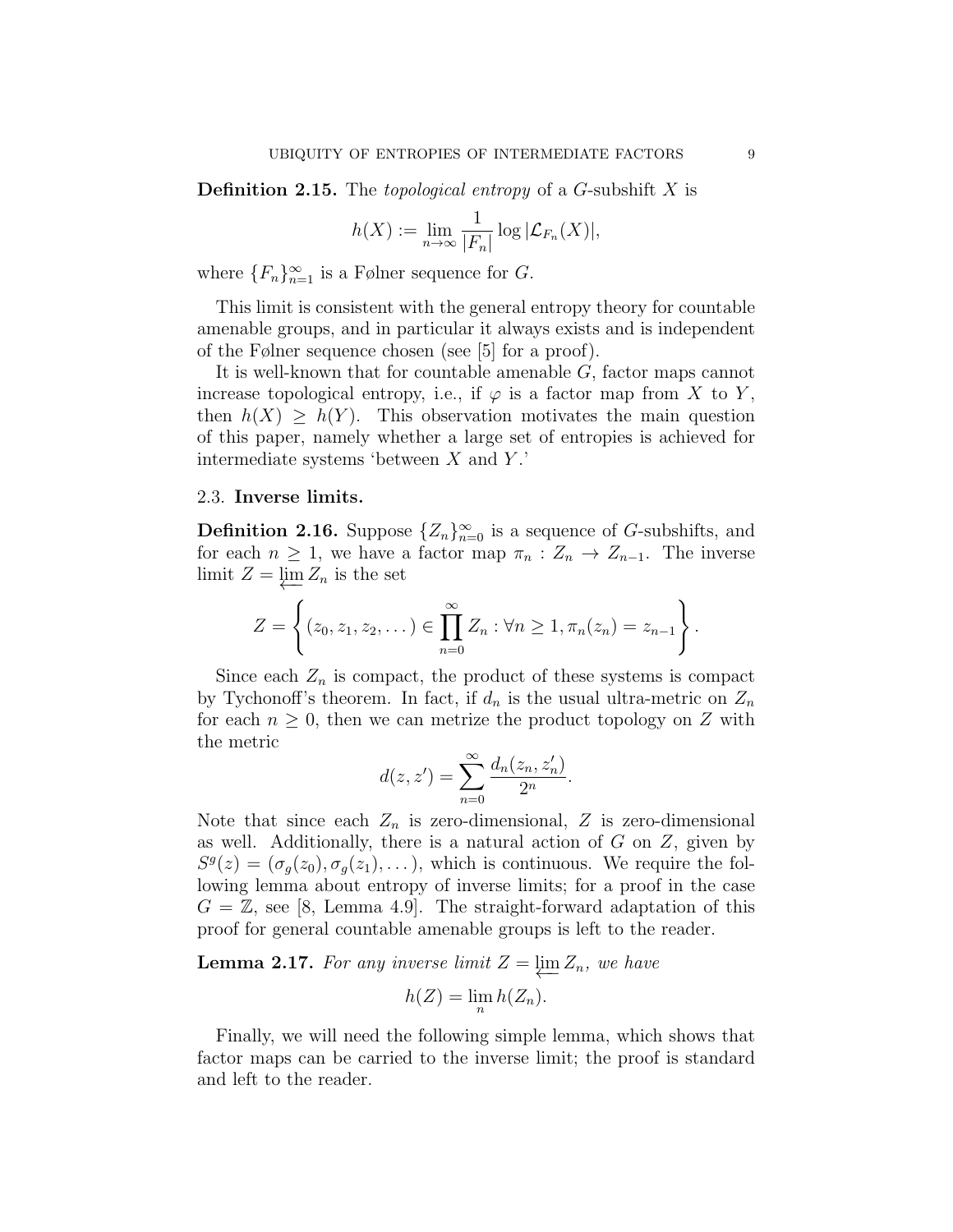**Lemma 2.18.** Suppose that  $X$  is a  $G$ -subshift with a surjective factor map  $\varphi_0: X \to Z_0$  and that for each  $n \geq 1$ , there exist surjective factor maps  $\varphi_n : X \to Z_n$  and  $\pi_n : Z_n \to Z_{n-1}$  such that  $\varphi_{n-1} = \pi_n \circ \varphi_n$ . Define the map  $\varphi : X \to Z$  by the rule  $\varphi(x) = (\varphi_0(x), \varphi_1(x), \dots)$ . Then  $\varphi$  is a surjective factor map.

## 2.4. Periodic patterns.

**Definition 2.19.** For any finite alphabet  $A$ , countable amenable  $G$ ,  $S, T \subset G$  with S finite,  $k \in \mathbb{N}$ , and  $w \in \mathcal{A}^T$ , we say that w has k periods from S if there exists a collection  $\{s_1, \ldots, s_k\}$  of k distinct elements of S such that  $w_g = w_{gs_i}$  whenever g and  $gs_i$  are both in T. In this case, we may refer to  $\{s_1, \ldots, s_k\}$  as a *period set* for w.

**Lemma 2.20.** Let  $k \in \mathbb{N}$ , and let  $S \subset G$  be a finite set with  $|S| \geq k$ . Let  $T \subset G$  be any set such that

$$
k \log_{|\mathcal{A}|} |S| < \frac{|T|}{2k}
$$

and for each  $s \in S$ ,

$$
|T\triangle Ts| < \frac{|T|}{2k^2}.
$$

Then

$$
\left| \left\{ w \in \mathcal{A}^T : w \text{ has } k \text{ periods from } S \right\} \right| \leq |\mathcal{A}|^{2|T|/k}.
$$

*Proof.* Let  $k \in \mathbb{N}$ , and let  $S \subset G$  be a finite set with  $|S| \geq k$ . Let T be as above. To simplify the notation in this proof, let  $\delta > 0$  be such that  $\delta < k^{-1}/2$  and such that

$$
k \log_{|\mathcal{A}|} |S| < \delta |T|,
$$

and for each  $s \in S$ ,

$$
|T \triangle T s| < \frac{\delta |T|}{k}.
$$

Now let  $P \subset S$  such that  $|P| = k$ . First, define a finite undirected graph with vertex set  $V = T$  and edge set  $E \subset T \times T$ , where  $(q, h) \in E$ if there exists  $p \in P$  such that  $h = qp$  or  $q = hp$ . Let  $C \subset T$  be the set of vertices corresponding to an arbitrary connected component of  $(V, E)$  such that  $|C| < k$  (which might not exist). Let  $g \in C$ . If  $p \in P$ and  $h = gp^{-1} \in T$ , then  $g = hp$ , which means  $(g, h) \in E$ , and then  $gp^{-1} = h \in C$ . Since  $|C| < k = |gP^{-1}|$ , there exists  $p \in P$  such that  $qp^{-1} \notin T$ , i.e.,  $q \in T \setminus Tp$ . We now conclude that for any connected component C of  $(V, E)$  with  $|C| < k$ , we have

$$
C \subset \bigcup_{p \in P} (T \setminus Tp).
$$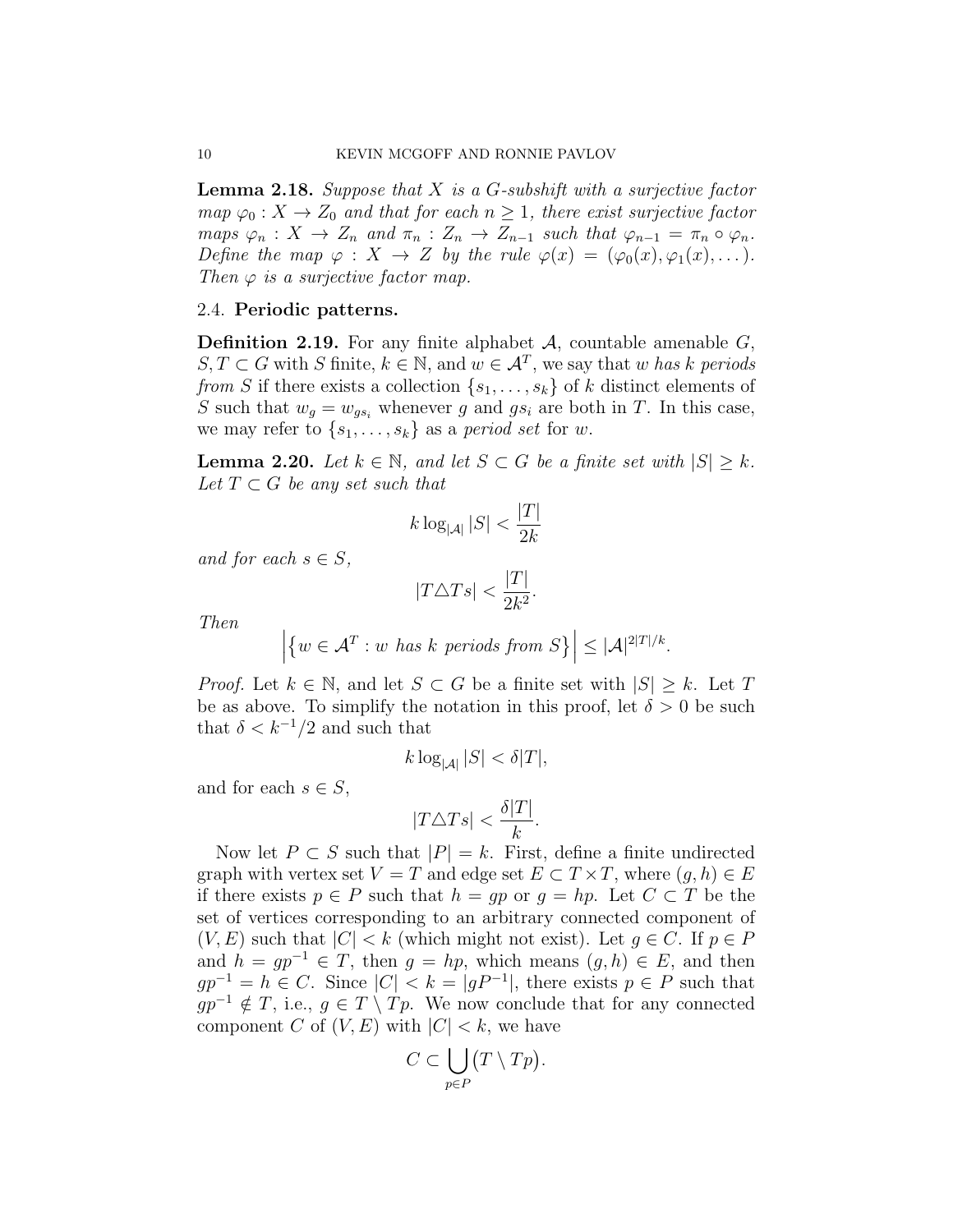For  $g \in T$ , let  $C(g)$  denote the connected component of  $(V, E)$  containing  $g$ . Then the above containment and our second hypothesis on  $T$ combine to give

$$
\left| \left\{ g \in T : |C(g)| < k \right\} \right| \leq \sum_{p \in P} |T \setminus Tp| < \frac{\delta |T|}{k} |P| = \delta |T|.
$$

Let  $N_{\ell}$  be the number of connected components of  $(V, E)$  with cardinality  $\ell$ . We have

$$
|T| \ge \left| \{ g \in T : |C(g)| \ge k \} \right|
$$
  
= 
$$
\sum_{\ell=k}^{|T|} N_{\ell} \cdot \ell
$$
  

$$
\ge k \sum_{\ell=k} N_{\ell},
$$

and therefore the number of connected components of cardinality at least k is bounded above by  $|T|/k$ .

Now we turn to counting patterns in  $\mathcal{A}^T$  with period set P. Notice that if  $w \in \mathcal{A}^T$  has P as a period set, then w must be constant on any connected component of the graph  $(V, E)$ . Then the estimates in the previous paragraph yield that

$$
\left| \left\{ w \in \mathcal{A}^T : P \text{ is a period set for } w \right\} \right| \leq |\mathcal{A}|^{|T|/k} \cdot |\mathcal{A}|^{\delta |T|} = |\mathcal{A}|^{(k^{-1} + \delta)|T|}.
$$

Finally, let us estimate the number of patterns in  $\mathcal{A}^T$  with k periods from  $S$ . Using the previous estimates and our first hypothesis on  $T$ , we have

$$
\left| \{ w \in \mathcal{A}^T : w \text{ has } k \text{ periods from } S \} \right|
$$
  
\n
$$
\leq \sum_{\substack{P \subset S \\ |P| = k}} \left| \{ w \in \mathcal{A}^T : P \text{ is a period set for } w \} \right|
$$
  
\n
$$
\leq |\mathcal{A}|^{(k^{-1} + \delta)|T|} \cdot \left| \{ P \subset S : |P| = k \} \right|
$$
  
\n
$$
\leq |\mathcal{A}|^{(k^{-1} + \delta)|T|} \cdot |S|^k
$$
  
\n
$$
\leq |\mathcal{A}|^{(k^{-1} + \delta)|T|} \cdot |\mathcal{A}|^{\delta|T|}
$$
  
\n
$$
= |\mathcal{A}|^{(k^{-1} + 2\delta)|T|}.
$$

Since  $\delta < k^{-1}/2$ , the proof of the lemma is complete.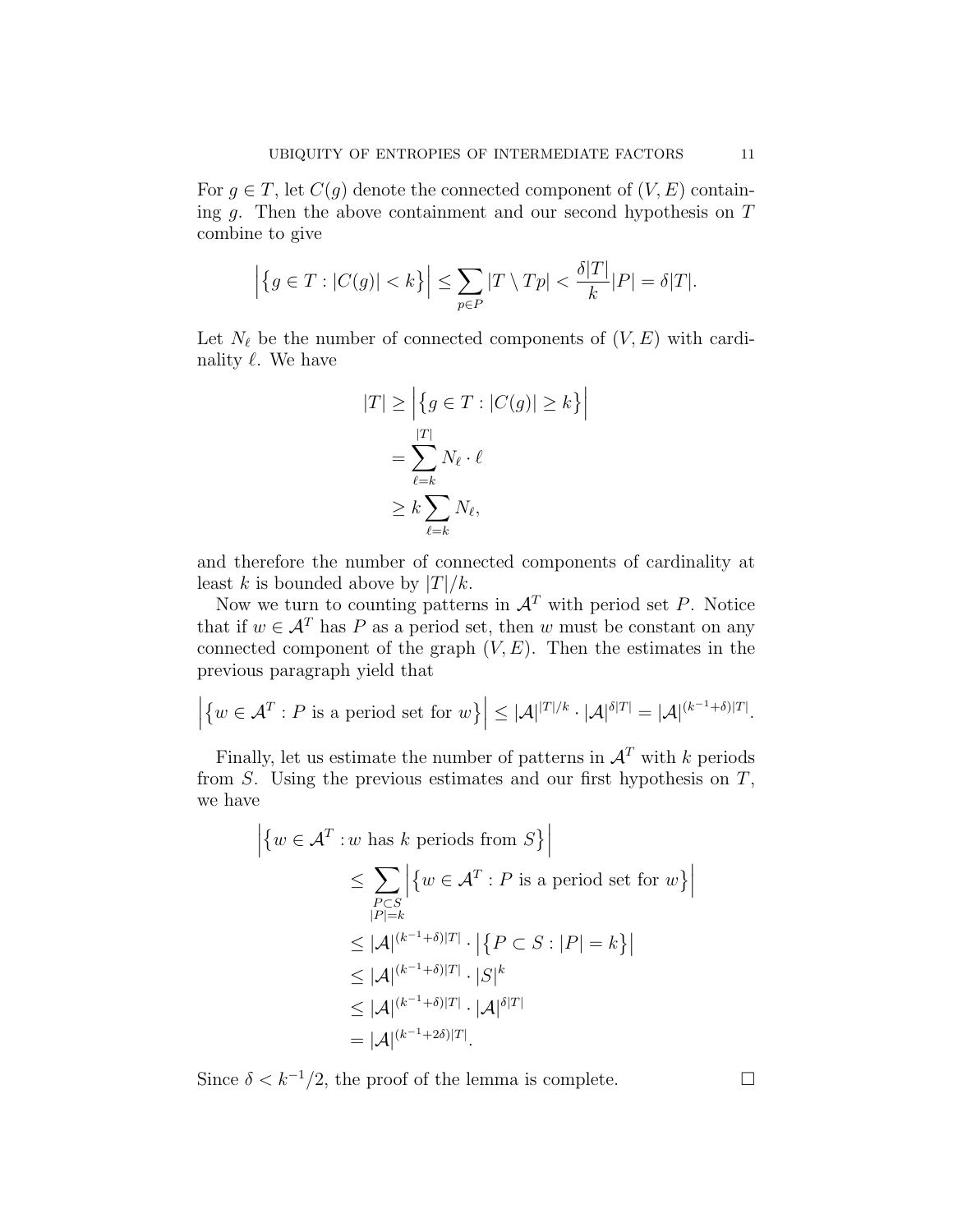2.5. Other preliminaries. We denote the usual binary entropy function by  $H : [0, 1] \to \mathbb{R}$ , where  $H(x) = -x \log(x) - (1 - x) \log(1 - x)$ , with the convention that  $0 \cdot \log 0 = 0$ . The following two facts are elementary and presented without proof.

**Lemma 2.21.** For any n and  $\alpha < 1/2$ , we have

$$
\sum_{k=0}^{\lfloor \alpha n \rfloor} \binom{n}{k} \leq 2^{H(\alpha)n}.
$$

**Lemma 2.22.** If A and B are finite sets and  $\phi : A \rightarrow B$  satisfies  $|\phi^{-1}(b)| \leq M$  for all  $b \in B$ , then  $|A| \leq M|B|$ .

## 3. Marker Lemma

Here we will prove a Marker Lemma for countable groups which generalizes the classical Krieger Marker Lemma ([1], [6]). First, we require a definition.

**Definition 3.1.** Let F be a finite collection of sets. For  $k \in \mathbb{N}$ , we say that F is k-fold disjoint if for all collections  $\{F_1, \ldots, F_k\}$  of k distinct elements of  $\mathcal F$ , we have

$$
\bigcap_{\ell=1}^k F_\ell = \varnothing.
$$

Now we state our general Marker Lemma. Note that it does not require amenability of the group G.

**Lemma 3.2.** Let G be a countable group, and let X be a G-subshift. Let  $S \subset G$  and  $T \subset G$  be finite, and let  $1 \leq k \leq |S|$ . Then there exists a clopen set  $F \subset X$  such that

(1) the collection  $\{\sigma_s(F) : s \in S\}$  is  $(k+1)$ -fold disjoint, and  $(2)$  if

$$
x \notin \bigcup_{s \in S^{-1}S} \sigma_s(F),
$$

then  $x(T)$  has k periods from  $S^{-1}S$ .

The classical Krieger Marker Lemma corresponds to the case  $G = \mathbb{Z}$ ,  $k = 1, S = [0, n],$  and  $T = [-n, n]$  for some  $n \in \mathbb{N}$ . Our use for arbitrary k can be thought of as allowing shifts of the marker set to have weaker disjointness properties in exchange for stronger periodicity properties away from it.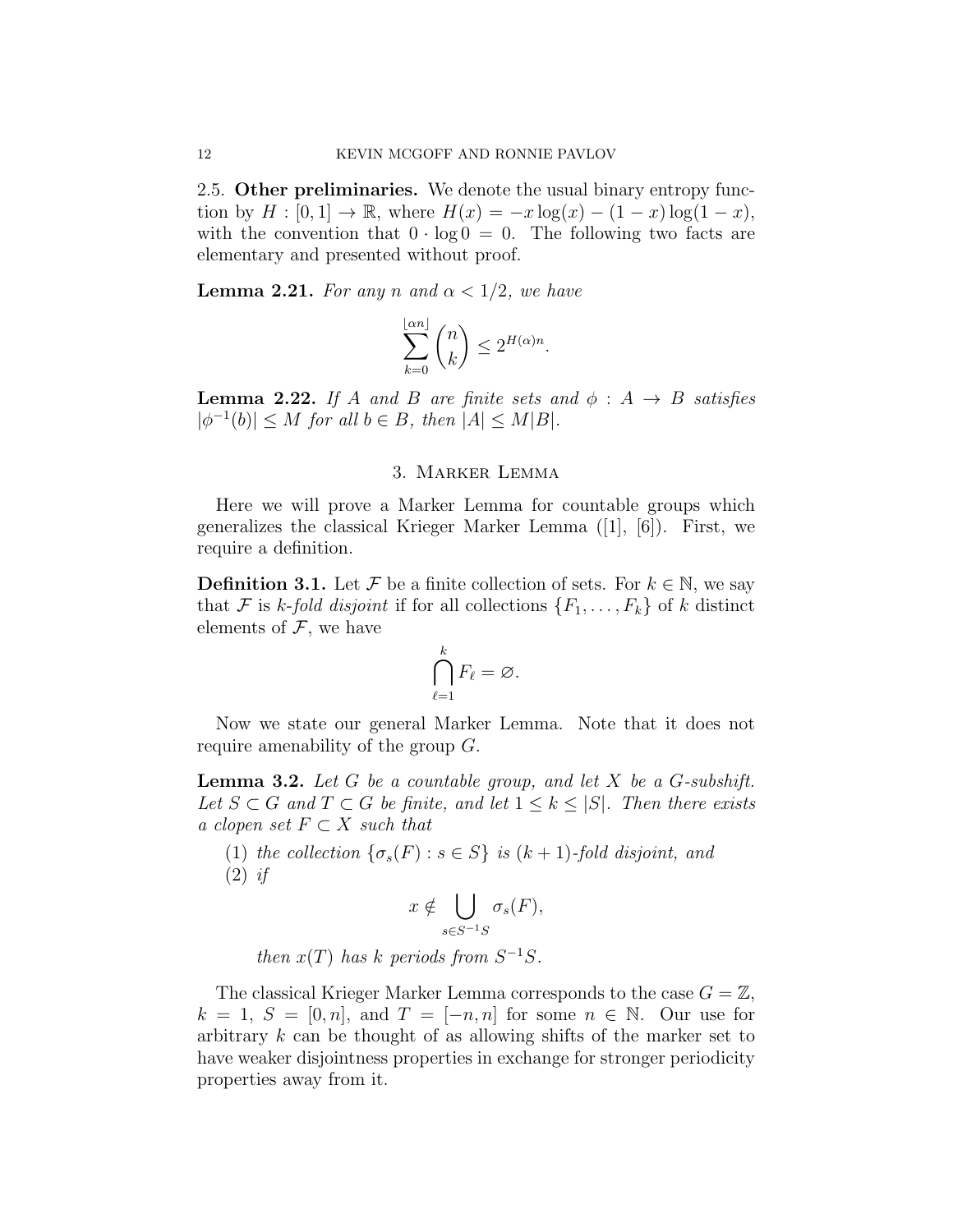*Proof.* Let  $\mathcal{N} = \{w_1, \ldots, w_r\}$  be an enumeration of the patterns w in  $\mathcal{A}^T$  such that w does not have k periods from  $S^{-1}S$ . Inductively define the following sets. Let  $A_1 = [w_1]$ . For  $i = 1, \ldots, r - 1$ , let

$$
A_{i+1} = [w_{i+1}] \setminus \left( \bigcup_{j=1}^{i} \bigcup_{s \in S^{-1}S} \sigma_s(A_j) \right).
$$

Let  $F = \bigcup_{i=1}^r A_i$ . Note that F is clopen.

To establish (1), suppose for contradiction that there exists  $P =$  $\{p_1, \ldots, p_{k+1}\} \subset S$  with  $|P| = k+1$  and there exists  $x \in X$  with

$$
x \in \bigcap_{p \in P} \sigma_p(F).
$$

Then for each  $p \in P$ , we have that  $\sigma_{p^{-1}}(x) \in F = \bigcup_i A_i$ . For each  $p \in \mathbb{R}$ P, choose  $i(p) \in \{1, \ldots, r\}$  such that  $\sigma_{p^{-1}}(x) \in A_{i(p)}$ . We claim that there exists  $w \in \mathcal{N}$  such that  $\sigma_{p^{-1}}(x) \in [w]$  for all  $p \in P$ . To see this, suppose for contradiction that there exist  $p, q \in P$  such that  $i(p) \neq i(q)$ . Assume without loss of generality that  $i(p) < i(q)$  (otherwise reverse the roles of  $p$  and  $q$ ). Then

$$
\sigma_{q^{-1}}(x) \in A_{i(q)} \cap (\sigma_{q^{-1}p}(A_{i(p)})),
$$

which gives a contradiction, since  $q^{-1}p \in S^{-1}S$  and  $A_{i(q)}$  is defined to be disjoint from  $\sigma_s(A_{i(p)})$  for all  $s \in S^{-1}S$ . Hence, there exists  $w \in \mathcal{N}$ such that  $\sigma_{p^{-1}}(x) \in [w]$  for all  $p \in P$ . Therefore

$$
\sigma_{p_1^{-1}}(x) \in [w] \cap \sigma_{p_1^{-1}p_2}[w] \cap \cdots \cap \sigma_{p_1^{-1}p_{k+1}}[w].
$$

Since  $|P| = k + 1$ , the non-emptiness of the intersection in the previous display gives that the set  $\{p_1^{-1}p_2, \ldots, p_1^{-1}p_{k+1}\}$  is a set of k periods from  $S^{-1}S$  for w. However, this contradicts the fact that  $w \in \mathcal{N}$ . Thus we have established (1).

Now let  $x \in X$  such that  $x(T)$  does not have k periods from  $S^{-1}S$ . Then  $x(T) = w_i$  for some  $i = 1, \ldots, r$ . If  $i = 1$ , then  $x \in F$ . If  $i > 1$ , then either  $x \in A_i \subset F$  or else there exists  $j < i$  and  $s \in S^{-1}S$  such that  $x \in \sigma_s(A_i)$ . In all cases, we obtain that

$$
x \in \bigcup_{s \in S^{-1}S} \sigma_s(F).
$$

Taking the contrapositive, we conclude that if

$$
x \notin \bigcup_{s \in S^{-1}S} \sigma_s(F),
$$

then  $x(T)$  has k periods from  $S^{-1}S$ . This establishes (2) and finishes the proof.  $\Box$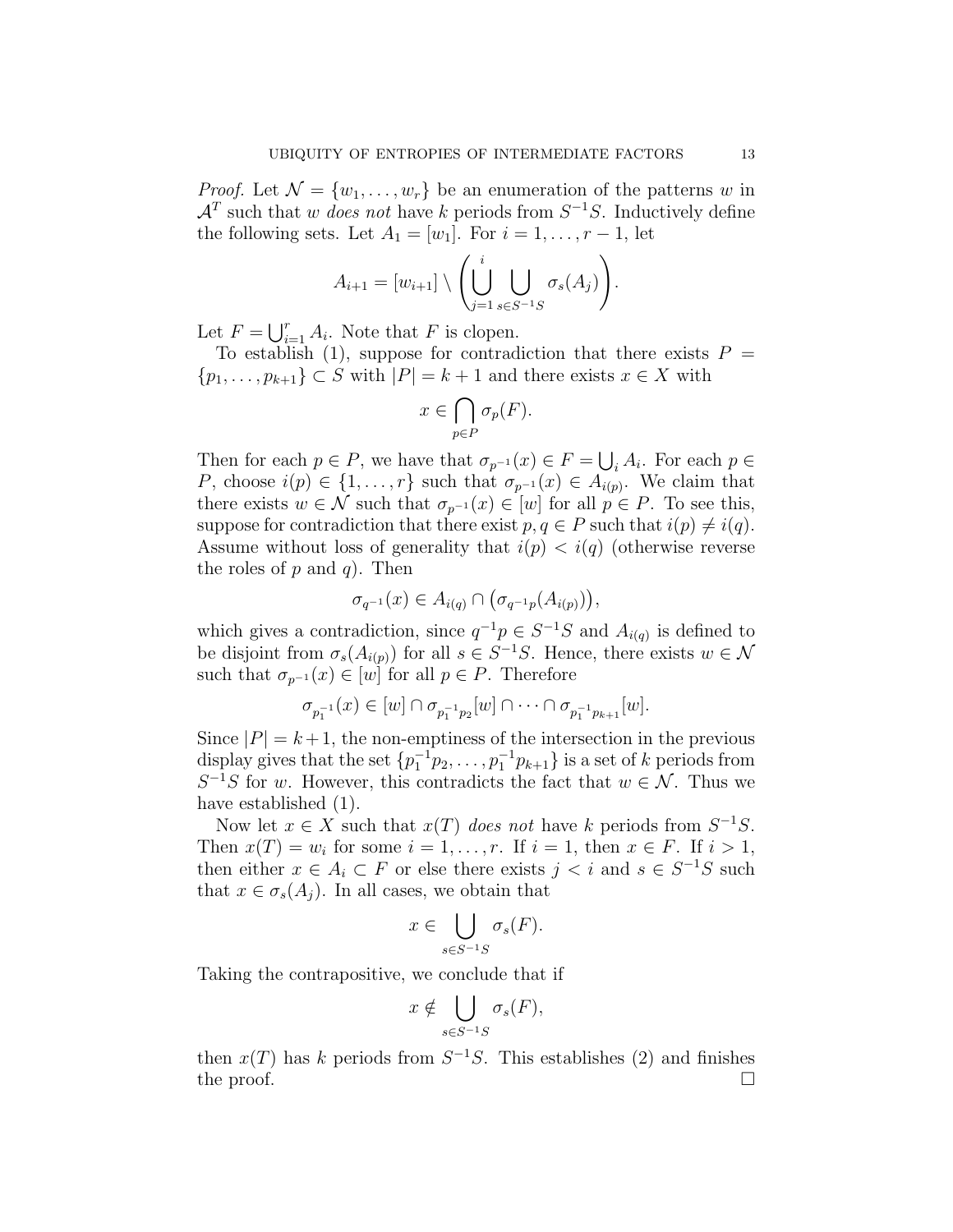#### 4. Density

In this section, we define some basic notions of (upper) density for subsets of countable amenable  $G$  (in terms of our previously chosen Følner sequence  $F_n$ ). This will be used to quantify a way in which visits to the marker set from Lemma 3.2 are rare when  $k$  is taken much smaller than  $|S|$ .

**Definition 4.1.** Let X be a G-subshift, and let  $F \subset X$ . For a finite set  $E \subset G$  and  $x \in X$ , let

$$
N_E(x, F) = |\{ g \in E : \sigma_g(x) \in F \}|.
$$

Then let

$$
D_n(F) = \sup_{x \in X} \frac{N_{F_n}(x, F)}{|F_n|},
$$

and  $\overline{D}(F) = \limsup_n D_n(F)$ .

**Definition 4.2.** Let X be a G-subshift. Let  $S \subset G$  be finite, and let  $k \in \mathbb{N}$ . We say that  $F \subset X$  is  $(S, k)$ -disjoint if  $\{\sigma_s(F) : s \in S\}$  is k-fold disjoint.

**Lemma 4.3.** Let X be a G-subshift. Let  $\{S_1, \ldots, S_N\}$  be a collection that  $\delta$ -quasitiles G with  $m = \min_i |S_i|$  and  $S = \bigcup_i S_i = S_N$ , and let  $k \geq 1$ . If  $F \subset X$  is  $(S^{-1}, k)$ -disjoint, then

$$
\overline{D}(F) \le \frac{k(1+\delta)}{(1-\delta)m} + \delta.
$$

*Proof.* By Lemma 2.5, for all large enough n, there exists  $C = C(S, n, \delta)$ such that  $\{Sc : c \in C\}$   $(1 - \delta)$ -covers  $F_n$  and

$$
|C| \le \frac{(1+\delta)|F_n|}{(1-\delta)m}.
$$

Also, since F is  $(S^{-1}, k)$ -disjoint, for any  $x \in X$ , we have

$$
N_S(x, F) = |\{ g \in S : \sigma_g(x) \in F \}|
$$
  
= |\{ g \in S : x \in \sigma\_{g^{-1}}(F) \}|  
 $\leq k.$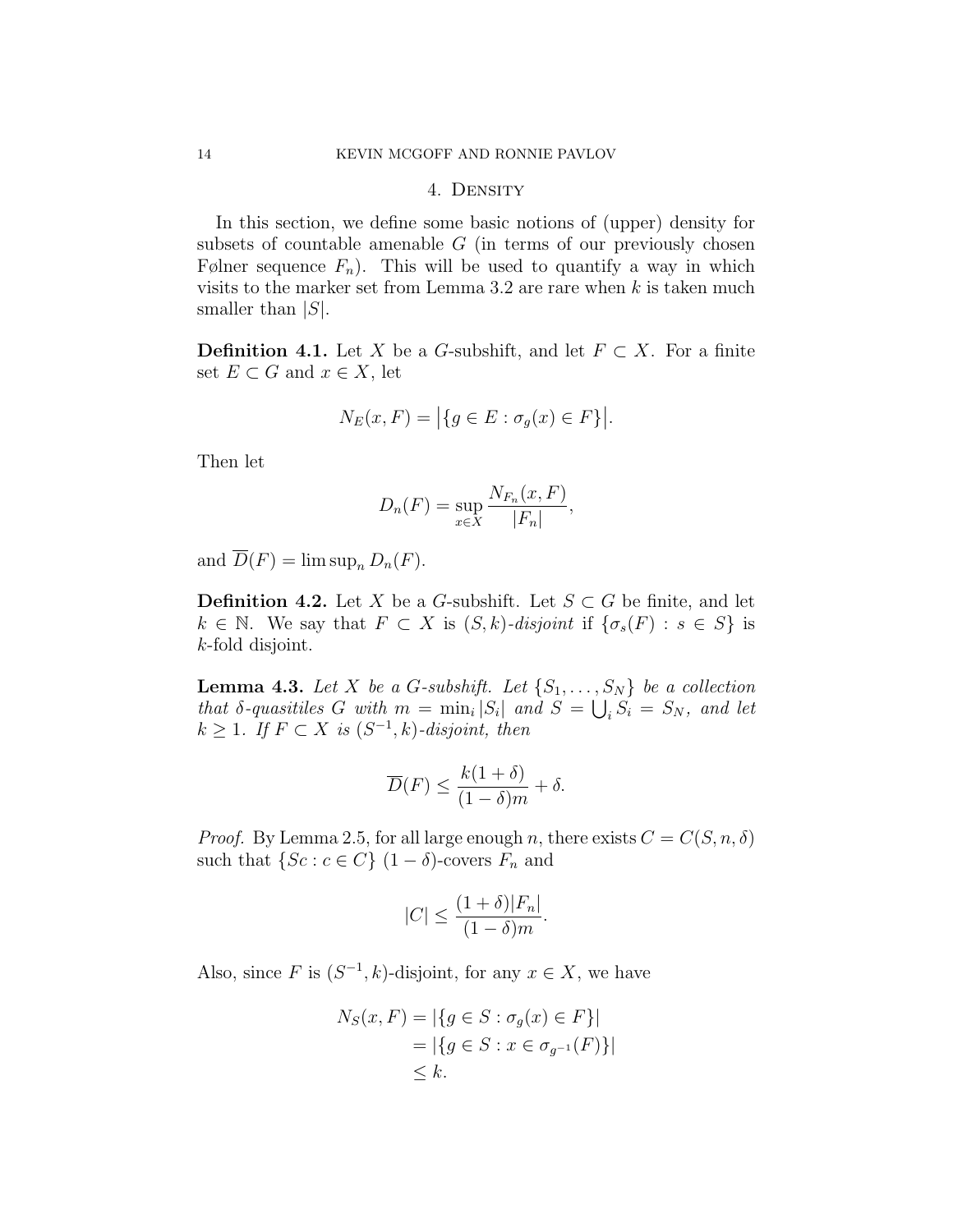Then for any  $x \in X$ , the previous two displays and the fact that  $\{Sc : c \in C\}$   $(1 - \delta)$ -covers  $F_n$  gives that

$$
N_{F_n}(x, F) \leq N_{SC}(x, F) + N_{F_n \setminus SC}(x, F)
$$
  
\n
$$
\leq \sum_{c \in C} N_{Sc}(x, F) + |F_n \setminus SC|
$$
  
\n
$$
\leq \sum_{c \in C} N_S(\sigma_c(x), F) + \delta |F_n|
$$
  
\n
$$
\leq k|C| + \delta |F_n|
$$
  
\n
$$
\leq \frac{k(1+\delta)|F_n|}{(1-\delta)m} + \delta |F_n|.
$$

After dividing by  $|F_n|$ , taking the supremum over  $x \in X$ , and letting  $n$  tend to infinity, we obtain the desired estimate.  $\Box$ 

Now we show that if a factor map only changes a small percentage of symbols, then the entropy drop across the factor map cannot be large.

**Definition 4.4.** Let  $\pi: X \to Y$  be a factor map between *G*-subshifts. For a finite set  $E \subset G$ ,  $y \in Y$ , and  $x \in \pi^{-1}(y)$ , we define

$$
N_E(x, y) = |\{ g \in E : x_g \neq y_g \}|.
$$

Then define

$$
D_n(y) = \sup_{x \in \pi^{-1}(y)} \frac{N_{F_n}(x, y)}{|F_n|},
$$

and  $D(\pi) = \limsup_n \sup_{y \in Y} D_n(y)$ .

**Lemma 4.5.** Let  $\pi$  :  $X \to Y$  be a factor map between G-subshifts on alphabet A. Suppose that  $\overline{D}(\pi) < 1/2$ . Then  $h(X) - h(Y) \leq$  $H(\overline{D}(\pi)) + \overline{D}(\pi) \log |\mathcal{A}|.$ 

*Proof.* Let  $\gamma = \overline{D}(\pi)$ , and let  $\epsilon > 0$  be such that  $\gamma + \epsilon < 1/2$ . Choose *n* large enough so that for all  $y \in Y$  and  $x \in \pi^{-1}(y)$ , we have

$$
\frac{N_{F_n}(x,y)}{|F_n|} < \gamma + \epsilon.
$$

For  $w \in \mathcal{L}_{F_n}(X)$ , choose  $x \in X$  such that  $x(F_n) \in [w]$ . Let  $y = \pi(x)$ , and let  $u = y(F_n)$ . Additionally, let  $K_w = \{g \in F_n : w_g \neq u_g\}$ . Note that

$$
|K_w| = N_{F_n}(x, y) \le (\gamma + \epsilon)|F_n|.
$$

Now consider the map that sends  $w \in \mathcal{L}_{F_n}(X)$  to  $(u, K_w, w(K_w)),$ which is injective. Then

$$
|\mathcal{L}_{F_n}(X)| \leq |\mathcal{L}_{F_n}(Y)| \cdot 2^{H(\gamma + \epsilon)|F_n|} \cdot |\mathcal{A}|^{(\gamma + \epsilon)|F_n|},
$$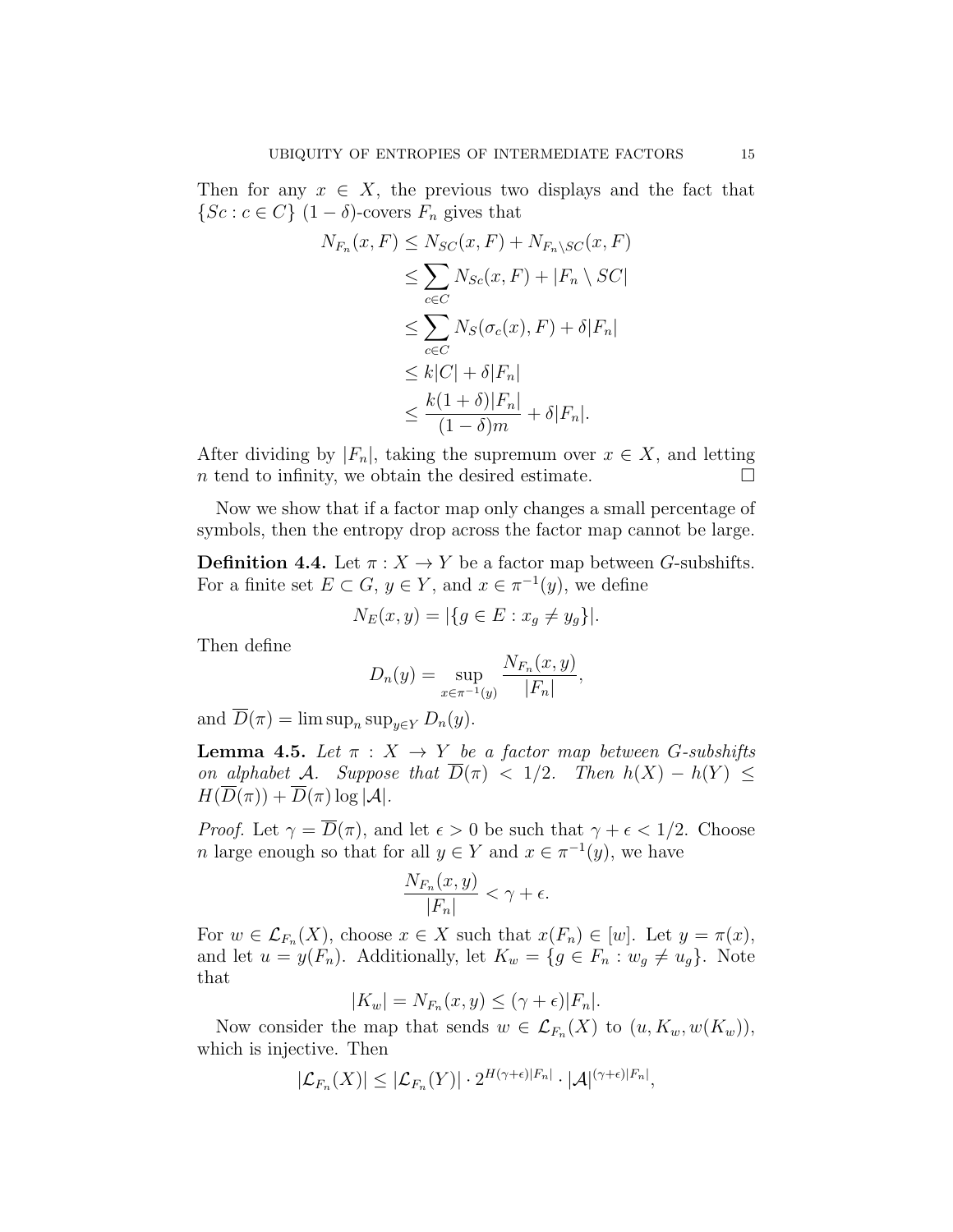where we have used Lemma 2.21. Taking logarithm, dividing by  $|F_n|$ , and letting  $n$  tend to infinity gives

$$
h(X) \le h(Y) + H(\gamma + \epsilon) + (\gamma + \epsilon) \log |\mathcal{A}|.
$$

Since  $\epsilon$  may be taken arbitrarily small, we obtain the desired result.  $\Box$ 

## 5. Proof of Theorem 1.1

Let X be a G-subshift with alphabet A. We assume that  $|A| \geq 2$ , since when  $|\mathcal{A}| = 1$ ,  $h(X) = 0$  and the theorem trivially holds. Let  $\epsilon \in (0, 1/2)$ . We will show that the set of entropies of subshift factors of X is  $\epsilon$ -dense in the interval  $[0, h(X)]$ . Choose  $k \geq 1$  such that  $4\log(|\mathcal{A}|)/k < \epsilon$ . Choose  $\delta \in (0,1)$  and  $m_0 \geq 1$  such that

(5.1) 
$$
H\left(\frac{(k+1)(1+\delta)}{(1-\delta)m_0} + \delta\right) + \left(\frac{(k+1)(1+\delta)}{(1-\delta)m_0} + \delta\right) \log |\mathcal{A}| < \epsilon/2.
$$

Choose a collection  $\{S_1, \ldots, S_M\}$  that  $\delta$ -quasitiles G such that  $\min_i |S_i| \geq$  $m_0$  and  $S = \bigcup_i S_i$  has cardinality at least k. Choose  $\eta \in (0,1)$  such that

(5.2) 
$$
\log(|\mathcal{A}|)(2k^{-1}(1-\eta)^{-1}+\eta)<\epsilon/2.
$$

Choose a collection  $\{T_1, \ldots, T_N\}$  that  $\eta$ -quasitiles G such that  $2k^2 \log_{|A|}|SS^{-1}| \leq |T_1| = \min_i |T_i|$  and for all  $s \in SS^{-1}$  and  $i =$  $1, \ldots, N$ , we have

$$
|T_i \bigtriangleup T_i s| < \frac{|T_i|}{2k^2}.
$$

Let  $T = \bigcup_i T_i$ .

Now apply the Marker Lemma (Lemma 3.2) with parameters  $k, S^{-1}$ , and T. We get a clopen set  $F \subset X$  such that F is  $(S^{-1}, k+1)$ -disjoint and if  $x \in X$  satisfies

$$
x \notin \bigcup_{s \in SS^{-1}} \sigma_s(F),
$$

then  $x(T)$  has k periods in  $SS^{-1}$ . By Lemma 4.3, we obtain that

(5.3) 
$$
\overline{D}(F) \le \frac{(k+1)(1+\delta)}{(1-\delta)m_0} + \delta.
$$

Before defining our factor maps, we require a few more definitions. Let  $G = \{g_k\}_{k=0}^{\infty}$  be an enumeration of G, with the convention that  $g_0 = e$ . Let  $G_m = \{g_0, \ldots, g_m\}$ . We suppose that a and b are symbols that are *not* contained in A, and we let  $\mathcal{B} = \mathcal{A} \cup \{a, b\}.$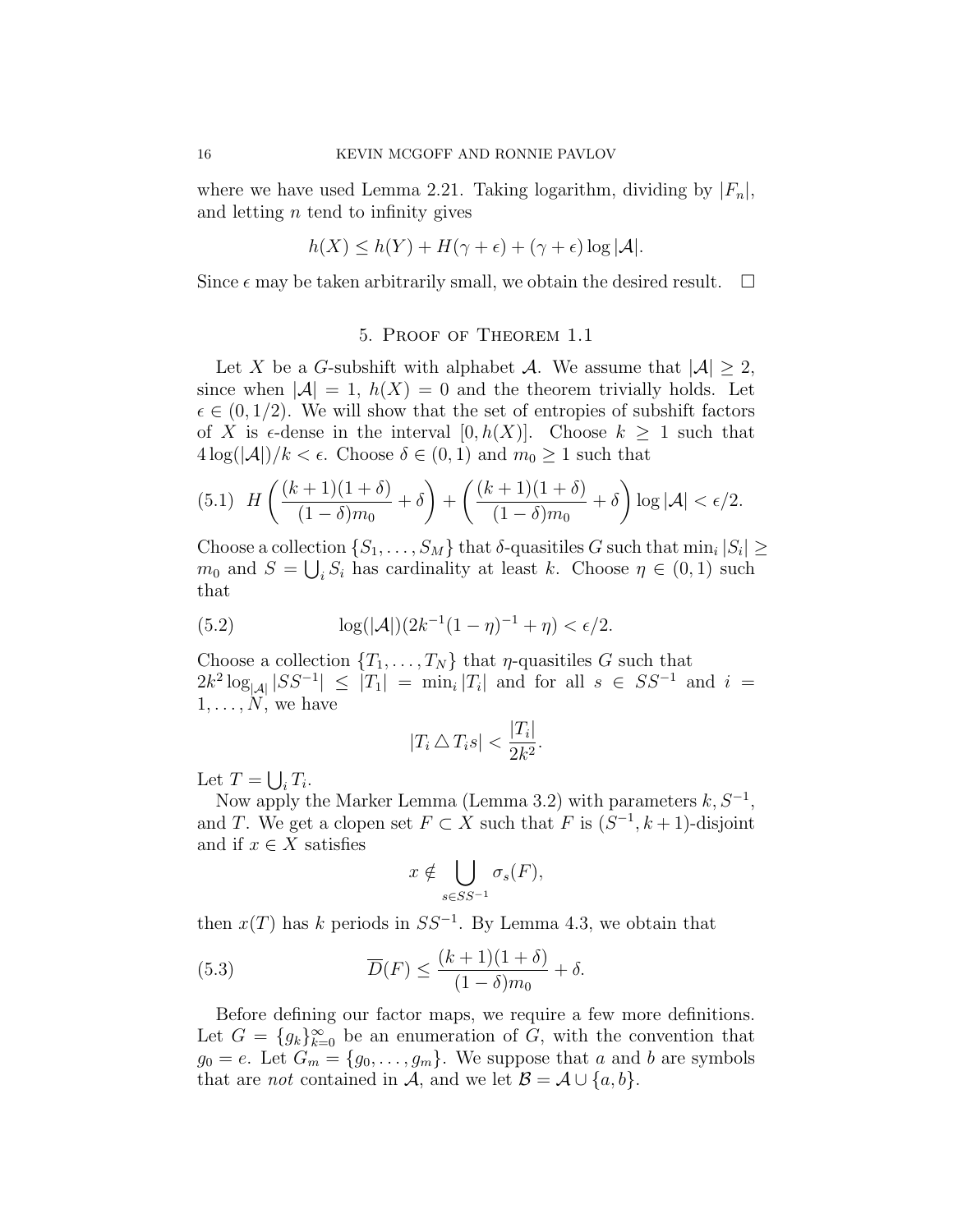Now we define our factor maps. First, let  $\varphi_0 : X \to \mathcal{B}^G$  be defined by the rule

$$
\varphi_0(x)_g = \begin{cases} a, & \sigma_g(x) \in F \\ x_g, & \text{otherwise.} \end{cases}
$$

Since F is clopen,  $\varphi_0$  is a sliding block code. Let  $X_0 = \varphi_0(X)$ . Inductively, suppose that  $\varphi_0, \ldots, \varphi_m$  and  $X_0, \ldots, X_m$  have been defined. Define  $\varphi_{m+1}: X_m \to \mathcal{B}^G$  by the rule

$$
\varphi_{m+1}(x)_g = \begin{cases} b, & \text{if } x_g \neq a \text{ and } x_{g_{m+1}^{-1}g} = a \\ x_g, & \text{otherwise.} \end{cases}
$$

It is clear that  $\varphi_{m+1}$  is a sliding block code. Let  $X_{m+1} = \varphi_{m+1}(X_m)$ . This concludes our definition of the factor maps  $\{\varphi_m\}_{m=0}^{\infty}$  and the subshifts  ${X_m}_{m=0}^{\infty}$ . The remainder of the proof will be devoted to showing that the set of entropies of the subshifts  $X_m$  is  $\epsilon$ -dense in the interval  $[0, h(X)]$  by verifying that the 'entropy gaps'  $h(X) - h(X_0)$ and  $h(X_m) - h(X_{m+1})$  are smaller than  $\epsilon$  and that the entropy  $h(X_m)$ is 'eventually small,' i.e.  $h(X_m) < \epsilon$  for sufficiently large m.

Both claims will be proved by appealing to properties of  $F$  guaranteed by the Marker Lemma. The former will follow from the fact that visits to  $F$  have small density, meaning that the changes made via each  $\varphi_m$  have small density. The latter will follow from the fact that portions of points of  $X$  which are not near visits to  $F$  are highly periodic, and since letters at locations near visits to F are changed to a for large m, such  $X_m$  will have small entropy by Lemma 2.20.

# 5.1. Small entropy gaps.

*Claim* 5.1.  $\overline{D}(\varphi_0) < \overline{D}(F)$ .

(In fact, this inequality is an equality, but we will not need that fact.)

*Proof.* Let  $\epsilon_1 > 0$ . Choose n large enough so that  $D_n(F) \le \overline{D}(F) + \epsilon_1$ . Let  $y \in X_0$  and  $x \in \varphi_0^{-1}(y)$ . Then

$$
N_{F_n}(x, y) = |\{g \in F_n : x_g \neq y_g\}|
$$
  
=  $|\{g \in F_n : \sigma_g(x) \in F\}|$   
=  $N_{F_n}(x, F)$   
 $\leq (\overline{D}(F) + \epsilon_1)|F_n|$ 

Dividing by  $|F_n|$ , taking supremum over  $y \in Y$  and  $x \in \varphi_0^{-1}(y)$ , and letting  $n$  tend to infinity yields

$$
\overline{D}(\varphi_0) \leq \overline{D}(F) + \epsilon_1.
$$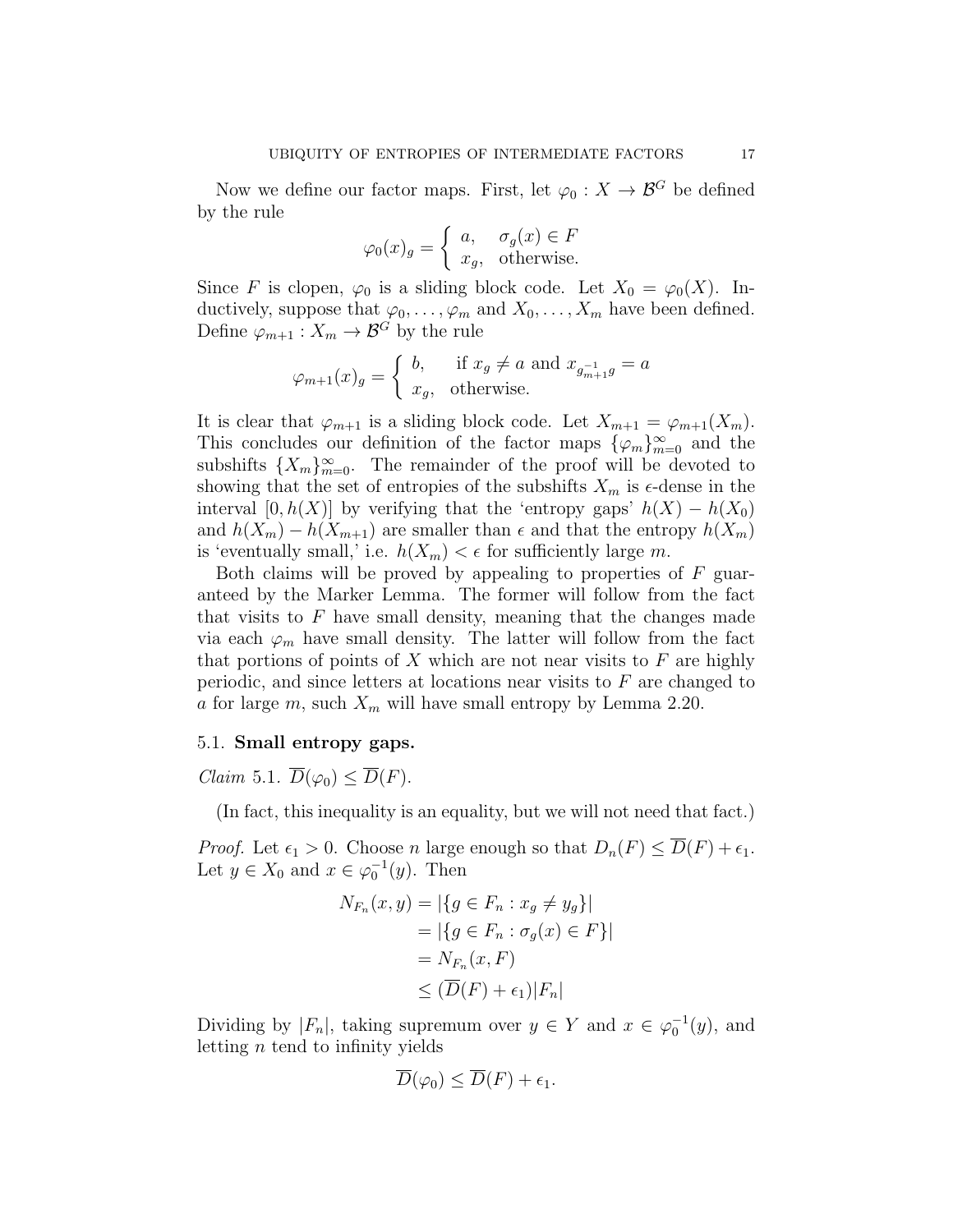Since  $\epsilon_1$  may be taken arbitrarily small, we obtain that  $D(\varphi_0) \leq D(F)$ . Ó

Claim 5.2.  $h(X) - h(X_0) < \epsilon$ .

*Proof.* Note that  $\overline{D}(F) < 1/2$  (by (5.1) and (5.3)). Then by Lemma 4.5 and Claim 5.1, we see that

$$
h(X) - h(X_0) \le H(\overline{D}(\varphi_0)) + \overline{D}(\varphi_0) \log |\mathcal{A}|
$$
  
\$\le H(\overline{D}(F)) + \overline{D}(F) \log |\mathcal{A}|.\$

By (5.1) and (5.3), we conclude that  $h(X) - h(X_0) < \epsilon$ .

*Claim* 5.3. For all  $m \geq 0$ , we have  $\overline{D}(\varphi_{m+1}) \leq \overline{D}(F)$ .

*Proof.* Let  $\epsilon_1 > 0$ . Choose n large enough so that  $D_n(F) \leq \overline{D}(F) + \epsilon_1$ and  $|(g_{m+1}^{-1}F_n) \setminus F_n| \leq \epsilon_1|F_n|$ . Let  $y \in X_{m+1}$  and  $x \in \varphi_{m+1}^{-1}(y)$ . Let  $z \in X$  be such that  $x = \varphi_m \circ \dots \varphi_0(z)$ . Then

$$
N_{F_n}(x, y) = |\{g \in F_n : x_g \neq y_g\}|
$$
  
\n
$$
\leq |\{g \in F_n : x_g \neq a \text{ and } x_{g_{m+1}^{-1}g} = a|
$$
  
\n
$$
\leq |\{g \in F_n : x_{g_{m+1}^{-1}g} = a\}|
$$
  
\n
$$
= N_{g_{m+1}^{-1}F_n}(z, F)
$$
  
\n
$$
\leq N_{F_n}(z, F) + N_{(g_{m+1}^{-1}F_n)\backslash F_n}(z, F)
$$
  
\n
$$
\leq (\overline{D}(F) + \epsilon_1)|F_n| + |(g_{m+1}^{-1}F_n)\backslash F_n|
$$
  
\n
$$
\leq (\overline{D}(F) + \epsilon_1)|F_n| + \epsilon_1|F_n|.
$$

Dividing by  $|F_n|$ , taking the supremum over  $y \in X_{m+1}$  and  $x \in \varphi_{m+1}^{-1}(y)$ , and letting  $n$  tend to infinity yields

$$
\overline{D}(\varphi_{m+1}) \leq \overline{D}(F) + 2\epsilon_1.
$$

Since  $\epsilon_1$  may be taken arbitrarily small, we obtain that  $\overline{D}(\varphi_{m+1}) \leq$  $\overline{D}(F)$ .

*Claim* 5.4. For all  $m \geq 0$ , we have  $h(X_{m+1}) - h(X_m) < \epsilon$ .

*Proof.* Recall that  $\overline{D}(F) < 1/2$ . Then by Lemma 4.5 and the previous claim, we see that

$$
h(X_{m+1}) - h(X_m) \le H(\overline{D}(\varphi_{m+1})) + \overline{D}(\varphi_{m+1}) \log |\mathcal{A}|
$$
  
\n
$$
\le H(\overline{D}(F)) + \overline{D}(F) \log |\mathcal{A}|.
$$

By (5.1) and (5.3), we conclude that  $h(X_{m+1}) - h(X_m) < \epsilon$ .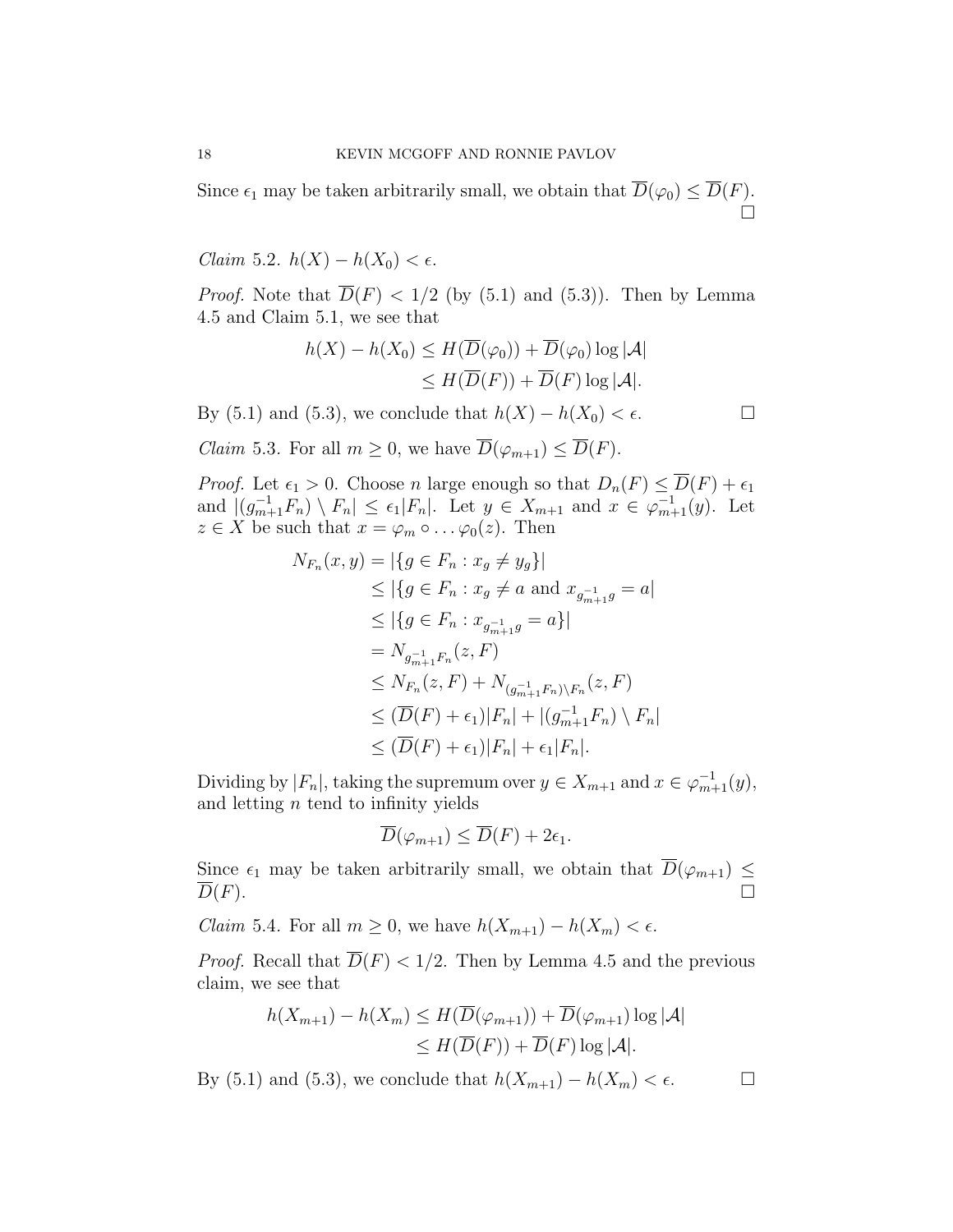5.2. Eventually small entropy. Note that by our choice of the quasitiles  $T_1, \ldots, T_N$ , we may apply Lemma 2.20 with parameters k,  $SS^{-1}$ , and  $T_i$ , obtaining that for each  $i$ , we have

(5.4) 
$$
|\{v \in \mathcal{A}^{T_i} : v \text{ has } k \text{ periods from } SS^{-1}\}| \leq |\mathcal{A}|^{2|T_i|/k}.
$$

**Lemma 5.5.** For large enough m, we have  $h(X_m) < \epsilon$ .

*Proof.* Choose m large enough that  $TSS^{-1} \subset G_m$ . Let  $\delta_1 \in (\overline{D}(F), 1/2)$ and  $\delta_2 > 0$  be arbitrary. Choose *n* large enough that  $D_n(F) \leq \delta_1$  and

$$
\max\left(\frac{|F_n \bigtriangleup G_m^{-1}F_n|}{|F_n|}, \frac{|F_n \bigtriangleup TT^{-1}F_n|}{|F_n|}\right) < \delta_2.
$$

Since  $\{T_1, \ldots, T_N\}$  is a set of  $\eta$ -quasitiles, there exists a collection  $\{C_1, \ldots, C_N\}$  of center sets corresponding to  $F_n$  with the additional property that if  $c \in C_i$ , then  $T_i c \cap F_n \neq \emptyset$ .

Let  $w \in \mathcal{L}_{F_n}(X_m)$ . Choose  $y \in X_m$  such that  $y(F_n) = w$ , and choose  $x \in X$  such that  $y = \varphi_m \circ \dots \varphi_0(x)$ . Let  $J_w = \{g \in G_m^{-1}F_n : y_g = a\}.$ Note that for  $g \in F_n$ , we have that  $w_g = a$  if and only if  $g \in J_w$ , and  $w_q = b$  if and only if  $g \in (G_m J_w) \setminus J_w$ . Furthermore,

(5.5)  
\n
$$
|J_w| = |J_w \cap F_n| + |J_w \setminus F_n|
$$
\n
$$
\leq N_{F_n}(x, F) + |(G_m^{-1}F_n) \setminus F_n|
$$
\n
$$
\leq \delta_1 |F_n| + \delta_2 |F_n|,
$$

where we have used our choice of  $n$  in the last estimate.

Now for each *i*, let  $C_i^w$  be the set of  $c \in C_i$  such that  $(F_n \cap T_i c)$  $(G_m J_w) \neq \emptyset$ . Note that  $C_i^w$  is completely determined by  $J_w$  (along with the already chosen  $F_n$ ,  $T_i$ , and  $G_m$ ).

*Claim* 5.6. If  $c \in C_i^w$ , then  $x(T_i c)$  has k periods from  $SS^{-1}$ .

*Proof.* To begin, suppose that  $c \in C_i$ ,  $g \in F_n \cap T_i$ , and

$$
\sigma_c(x) \in \bigcup_{s \in SS^{-1}} \sigma_s(F).
$$

Then there exists  $s \in SS^{-1}$  such that  $\sigma_{sc}(x) \in F$ . Hence  $y_{sc} = a$ . Let  $g' = sc$ . Then  $c = s^{-1}g'$ . Now let  $t \in T_i$  be such that  $tc = g$ . Then  $g' = st^{-1}g \in SS^{-1}T^{-1}F_n \subset G_m^{-1}F_n$ , by our choice of m. Therefore  $g' \in J_w$ , and then  $g = ts^{-1}g' \in TSS^{-1}J_w \subset G_mJ_w$ , again using our choice of m. We conclude that if  $c \in C_i$  and

$$
\sigma_c(x) \in \bigcup_{s \in SS^{-1}} \sigma_s(F),
$$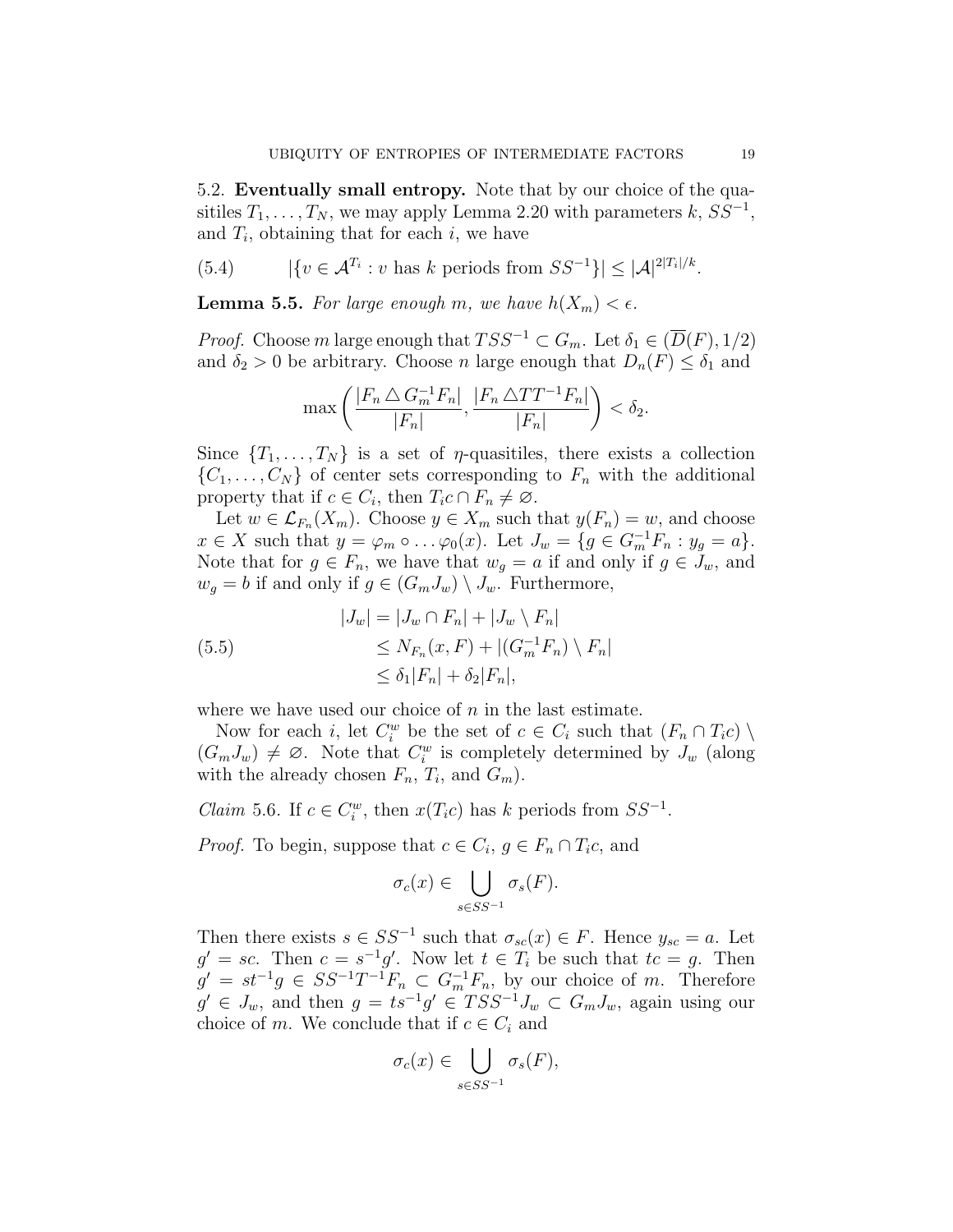then  $F_n \cap T_i c \subset G_m J_w$ . By the contrapositive, if  $c \in C_i$  and  $(F_n \cap T_i c) \setminus$  $(G_m J_w) \neq \emptyset$ , then

$$
\sigma_c(x) \notin \bigcup_{s \in SS^{-1}} \sigma_s(F),
$$

which gives that  $x(Tc)$  has k periods from  $SS^{-1}$  by our choice of F. Thus, we have shown that if  $c \in C_i^w$ , then  $x(Tc)$  has k periods from  $SS^{-1}$ , and therefore so does  $x(T_i c)$  (since  $T_i \subset T$ ).

For a finite set E, let  $\mathcal{P}(E)$  denote the power set of E. Now consider the map  $\phi : \mathcal{L}_{F_n}(X_m) \to \mathcal{P}(G_m^{-1}F_n)$  defined by  $w \mapsto J_w$ .

*Claim* 5.7. For each  $J \subset \mathcal{P}(G_m^{-1}F_n)$ , we have

$$
|\phi^{-1}(J)| \leq |\mathcal{A}|^{\eta|F_n|} \cdot |\mathcal{A}|^{(2/k)\sum_i |T_i| \cdot |C_i|}.
$$

*Proof.* Let  $J \in \mathcal{P}(G_m^{-1}F_n)$ . Define  $C_i' = \{c \in C_i : (F_n \cap T_i c) \setminus (G_m J) \neq$  $\varnothing$ . Now let  $w \in \varnothing^{-1}(J)$ , i.e.,  $J_w = J$ , and let  $x \in X$  be such that  $x(F_n) = w$ . Note that since  $J_w = J$ , we also have  $C_i^w = C_i'$  for each *i*.

Let  $g \in F_n$ . For  $g \in G_m J$ , we have that  $w_g = a$  whenever  $g \in J$  and  $w_g = b$  whenever  $g \notin J$ . Now suppose  $g \in T_i c \setminus (G_m J)$  for some  $c \in C_i$ . Then  $w_g = x_g$ . Also, we have  $c \in C'_i$ , and by Claim 5.6,  $x(T_i c)$  has k periods from  $SS^{-1}$ . Hence  $w \in \phi^{-1}(J)$  is uniquely determined by a tuple of the form

$$
\left( \big(x(T_1c)\big)_{c \in C'_1}, \ \dots, \ \big(x(T_Nc)\big)_{c \in C'_N}, \ w(F_n \setminus (\bigcup_i T_iC_i)) \right)
$$

where each  $x(T_i c)$  has k periods from  $SS^{-1}$ . Thus, we have

$$
\phi^{-1}(J)| \le \prod_{i=1}^N |\{v \in \mathcal{A}^{T_i} : v \text{ has } k \text{ periods from } SS^{-1}\}|^{|C_i'|}
$$

$$
\cdot |\mathcal{A}|^{|F_n \setminus (\bigcup_i T_i C_i)|}
$$

$$
\le \prod_{i=1}^N |\{v \in \mathcal{A}^{T_i} : v \text{ has } k \text{ periods from } SS^{-1}\}|^{|C_i|}
$$

$$
\cdot |\mathcal{A}|^{|F_n \setminus (\bigcup_i T_i C_i)|}.
$$

Then by Lemma 2.20 and the fact that  $\{T_1C_1, \ldots, T_NC_N\}$   $(1-\eta)$ -covers  $|F_n|$ , we obtain the desired inequality

$$
|\phi^{-1}(J)| \leq |\mathcal{A}|^{\eta|F_n|} \cdot |\mathcal{A}|^{(2/k)\sum_i |T_i| \cdot |C_i|}.
$$

 $\overline{\phantom{a}}$ 

 $\Box$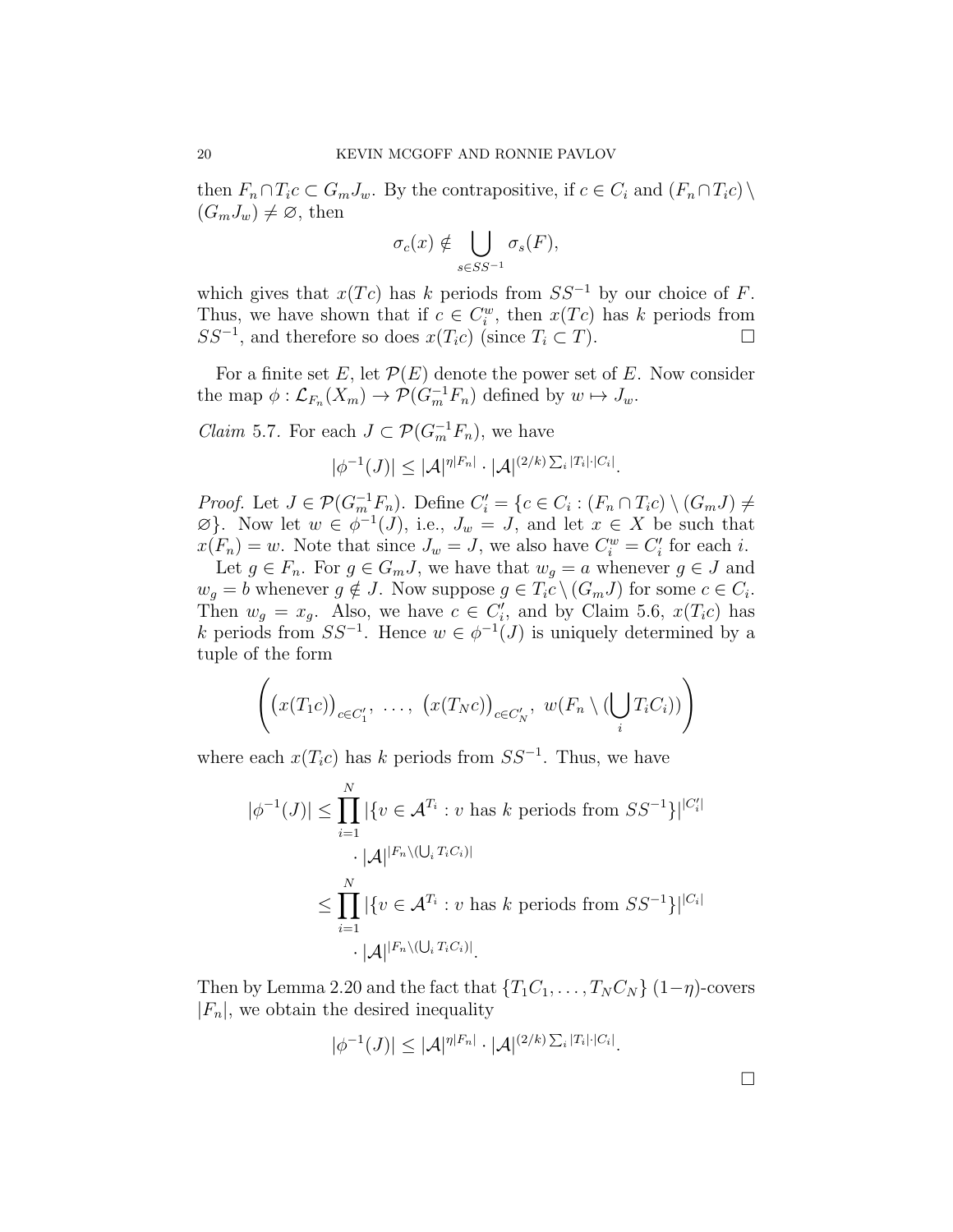Finally, using (5.5) in combination with Lemma 2.21 and Claim 5.7 yields the following estimate on the cardinality of  $|\mathcal{L}_{F_n}(X_m)|$ :

$$
|\mathcal{L}_{F_n}(X_m)| \leq 2^{H(\delta_1+\delta_2)|F_n|} |\mathcal{A}|^{\eta|F_n|} \cdot |\mathcal{A}|^{(2/k)\sum_i |T_i| \cdot |C_i|}.
$$

Using the  $\eta$ -disjointness of  $T_1, \ldots, T_N$ , we see that for each i, we have

$$
|T_i C_i| = \left| \bigcup_{c \in C_i} T_i c \right|
$$
  
\n
$$
\geq \sum_{c \in C_i} (1 - \eta) |T_i c|
$$
  
\n
$$
\geq (1 - \eta) |T_i| \cdot |C_i|.
$$

Recall that by our choice of centers, if  $c \in C_i$ , then  $T_i c \cap F_n \neq \emptyset$ . Let  $g \in T_i c \cap F_n$ . Then  $g = tc$  for some  $t \in T_i$ , and so  $c = t^{-1}g \in T^{-1}F_n$ . Hence  $T_iC_i \subset TT^{-1}F_n$ . Combining the previous displayed formula with the quasi-invariance of  $F_n$  with respect to  $TT^{-1}$  and  $\delta_2$  (by choice of  $n$ , we obtain

$$
\sum_{i} |T_{i}| \cdot |C_{i}| \le \frac{1}{1-\eta} \sum_{i} |T_{i}C_{i}|
$$
  
\n
$$
\le \frac{1}{1-\eta} \left| \bigcup_{i} T_{i}C_{i} \right|
$$
  
\n
$$
\le \frac{1}{1-\eta} |TT^{-1}F_{n}|
$$
  
\n
$$
\le \frac{1+\delta_{2}}{1-\eta} |F_{n}|.
$$

Finally, putting together all of the above estimates, we get

$$
|\mathcal{L}_{F_n}(X_m)| \le 2^{H(\delta_1 + \delta_2)|F_n|} |\mathcal{A}|^{(2/k)\sum_i |T_i| \cdot |C_i|} |\mathcal{A}|^{\eta|F_n|}
$$
  

$$
\le 2^{H(\delta_1 + \delta_2)|F_n|} |\mathcal{A}|^{(2/k)\frac{1+\delta_2}{1-\eta}|F_n|} |\mathcal{A}|^{\eta|F_n|}.
$$

Taking logarithms, dividing by  $|F_n|$ , and letting *n* tend to infinity, we get

$$
h(X_m) \le H(\delta_1 + \delta_2) + \left(\frac{2(1+\delta_2)}{k(1-\eta)} + \eta\right) \log |\mathcal{A}|.
$$

Since  $\delta_2 > 0$  was arbitrary, and since  $\delta_1 \in (\overline{D}(F), 1/2)$  was arbitrary, we see that

$$
h(X_m) \leq H(\overline{D}(F)) + \left(\frac{2}{k(1-\eta)} + \eta\right) \log |\mathcal{A}|.
$$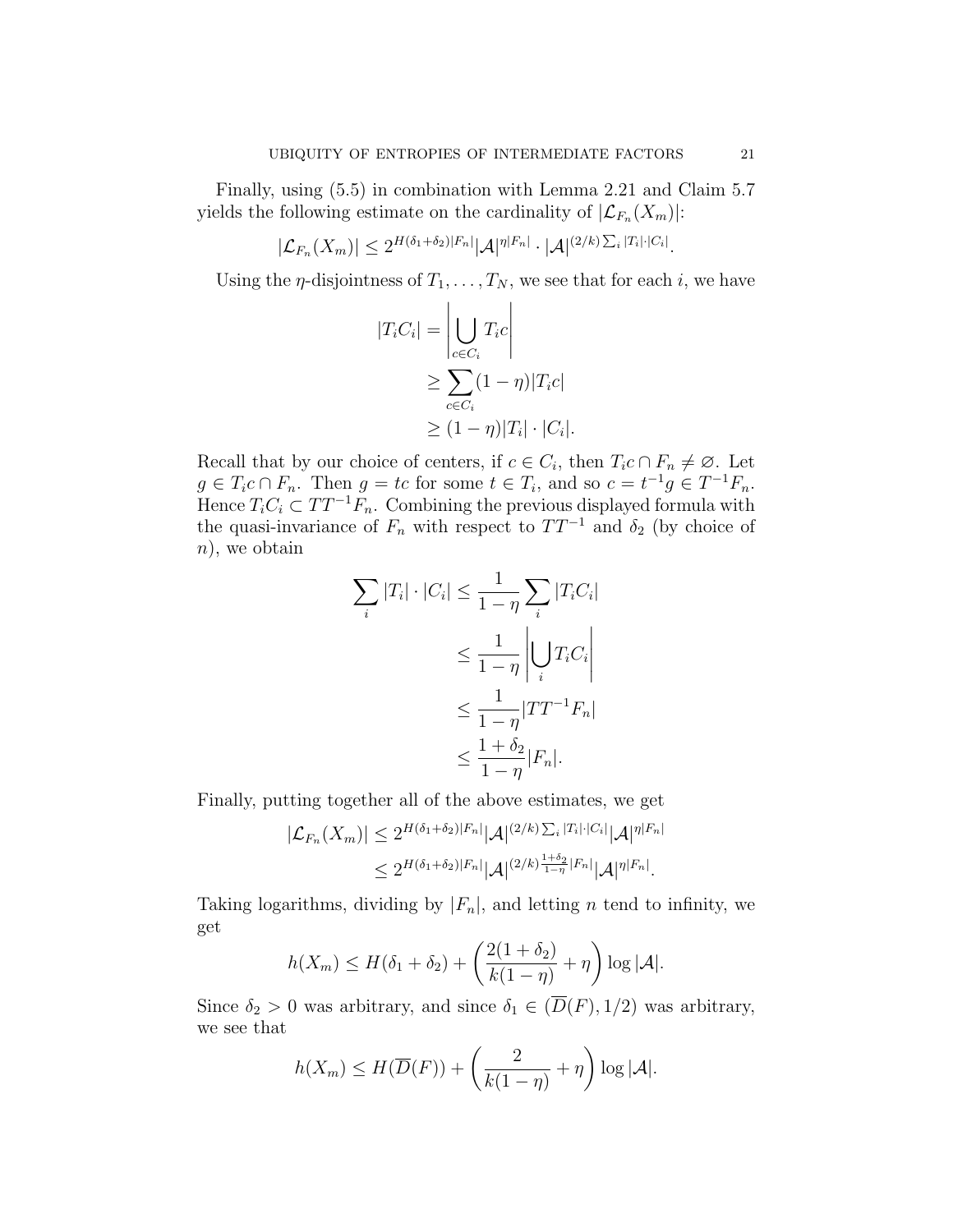By  $(5.1)$ ,  $(5.2)$ , and  $(5.3)$ , we conclude that  $h(X_m) < \epsilon$ . This finishes the proof of Lemma 5.5.

This concludes the proof of the  $\epsilon$ -density of the sequence  $\{h(X_m)\}_{m=0}^{\infty}$ within [0, h(X)]. Since  $\epsilon > 0$  was arbitrary, we conclude that  $\mathcal{H}_{sub}(X)$ is dense in  $[0, h(X)]$ , which finishes the proof of Theorem 1.1.

#### 6. Proof of Theorem 1.2

This proof is quite similar to that of Theorem 1.1. The main difference is that rather than completely removing information from locations in points of X by replacing letters by a and  $b$  (as in the previous proof), the factor maps in this proof apply the block code defining  $\pi: X \to Y$  at those locations.

Let X have alphabet  $\mathcal{A}_X$ , and let Y have alphabet  $\mathcal{A}_Y$ . Suppose without loss of generality that the factor map  $\pi : X \to Y$  results from a 1-block code  $\pi_0 : A_X \to A_Y$ . We assume without loss of generality that  $|A_X| \geq 2$ . Let  $\epsilon \in (0, 1/2)$ . We will show that  $\mathcal{H}_{sub}(X, Y)$  is  $\epsilon$ -dense in  $[h(Y), h(X)]$ .

Choose the following parameters as in the proof of Theorem 1.1:  $k, \delta$ ,  $m_0, S, \eta, T$ , and F. Also, choose the same enumeration  $G = \{g_k\}_{k=0}^{\infty}$  as before, and define the same sequence of maps  $\{\varphi_m\}_{m=0}^{\infty}$  and G-subshifts  ${X_m}_{m=0}^{\infty}$ .

Now define the alphabets  $\mathcal{B}_Y = \mathcal{A}_Y \times \{a, b\}$  and  $\mathcal{B} = \mathcal{A}_X \cup \mathcal{B}_Y$ . We suppose that a and b are chosen so that  $\mathcal{A}_X \cap \mathcal{B}_Y = \emptyset$ . Define  $\varphi_0: X \to \mathcal{B}^G$  by the rule

$$
\psi_0(x)_g = \begin{cases} (\pi_0(x_g), a), & \text{if } \sigma_g(x) \in F \\ x_g, & \text{otherwise.} \end{cases}
$$

Let  $Z_0 = \psi_0(X)$ . Inductively, let  $m \geq 0$ , and suppose we have defined  $Z_0, \ldots, Z_m$  and  $\psi_0, \ldots, \psi_m$ . Define  $\psi_{m+1} : Z_m \to \mathcal{B}^G$  by the rule

$$
\psi_{m+1}(z)_g = \begin{cases} (\pi_0(z_g), b), & \text{if } z_g \in \mathcal{A}_X \text{ and } z_{g_{m+1}^{-1}g} \in \mathcal{A}_Y \times \{a\} \\ z_g, & \text{otherwise.} \end{cases}
$$

Let  $Z_{m+1} = \psi_{m+1}(Z_m)$ .

Let us now define some auxiliary maps. First, for  $m \geq 0$ , let  $\overline{\varphi}_m =$  $\varphi_m \circ \cdots \circ \varphi_0$  and  $\overline{\psi}_m = \psi_m \circ \cdots \circ \psi_0$ . Note that  $\overline{\varphi}_m : X \to X_m$  and  $\psi_m : X \to Z_m$  are factor maps. Next, let  $p_Y : \mathcal{A}_Y \times \{a, b\} \to \mathcal{A}_Y$ be the projection  $p_Y(u, v) = u$ . For any  $m \geq 0$ , we define the map  $P_m^Y: Z_m \to (\mathcal{A}_Y)^G$  by the rule

$$
P_m^Y(z)_g = \begin{cases} p_Y(z_g), & \text{if } y_g \in \mathcal{A}_Y \times \{a, b\} \\ \pi_0(z_g), & \text{otherwise.} \end{cases}
$$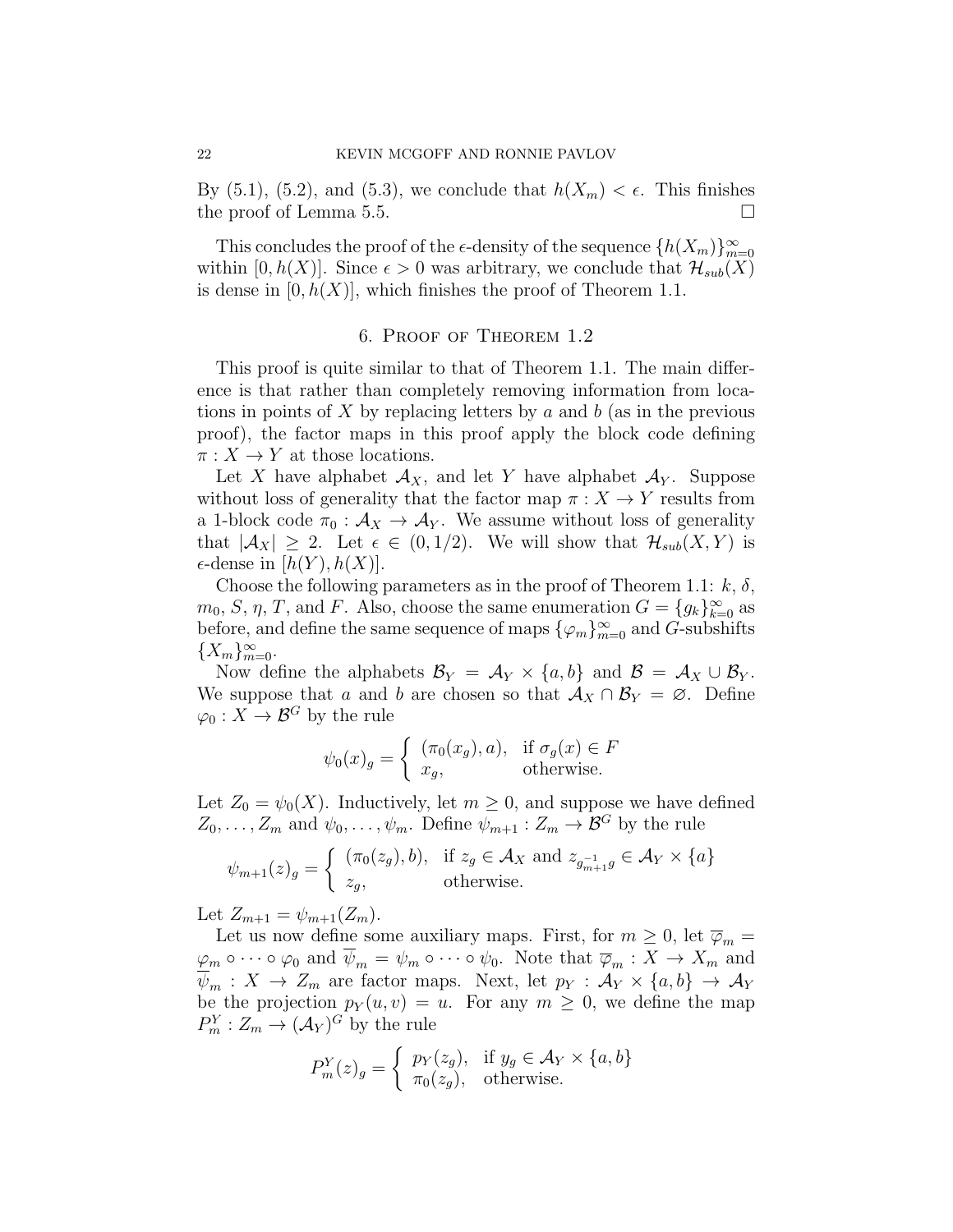Note that  $\pi = P_m^Y \circ \overline{\psi}_m$ , and since  $\pi$  is a factor map,  $P_m^Y$  must be a factor map onto Y as well. Also, let  $p_X : \mathcal{A}_Y \times \{a, b\}$  be the projection  $p_X(u, v) = v$ . For  $m \ge 0$ , let  $P_m^X : Z_m \to (\mathcal{A}_X \cup \{a, b\})^G$  be defined by the rule

$$
P_m^X(z)_g = \begin{cases} p_X(z_g), & \text{if } z_g \in \mathcal{A}_Y \times \{a, b\} \\ z_g, & \text{otherwise.} \end{cases}
$$

Observe that for any  $m \geq 0$ , we have  $\overline{\varphi}_m = P_m^X \circ \overline{\psi}_m$ , and since  $\varphi_m$  is a factor map, we see that  $P_m^X$  is a factor map from  $Z_m$  onto  $X_m$ .

Claim 6.1.  $h(X) - h(Z_0) < \epsilon$ .

*Proof.* Use Lemma 4.5 as in the proof of Claim 5.2.

*Claim* 6.2. For any  $m \geq 0$ , we have  $h(Z_m) - h(Z_{m+1}) < \epsilon$ .

*Proof.* Use Lemma 4.5 as in the proof of Claim 5.4.  $\Box$ 

*Claim* 6.3. For any  $m \geq 0$ , we have  $h(Z_m) \leq h(Y) + h(X_m)$ .

*Proof.* Note that  $P_m^Y$  and  $P_m^X$  are 1-block codes, and hence they are well-defined maps on the language of  $Z_m$ . Given  $w \in \mathcal{L}_{F_n}(Z_m)$ , let  $u = P_m^X(w)$  and  $v = P_m^Y(w)$ . The map  $w \mapsto (u, v)$  is injective: i) if  $u_g = a$ , then  $w_g = (v_g, a)$ , ii) if  $u_g = b$ , then  $w_g = (v_g, b)$ , and iii) if  $u_g \in \mathcal{A}_X$ , then  $w_g = u_g$ . Hence

$$
|\mathcal{L}_{F_n}(Y_m)| \leq |\mathcal{L}_{F_n}(X_m)| \cdot |\mathcal{L}_{F_n}(Y)|.
$$

Taking logarithms, dividing by  $|F_n|$ , and taking the limit as n tends to infinity, we conclude that  $h(Z_m) \leq h(Y) + h(X_m)$ , as desired.

By Lemma 5.5, we see that for all large m, we have  $h(X_m) < \epsilon$ . Combining this fact with Claims 6.1, 6.2, and 6.3, we see that  $\mathcal{H}_{sub}(X, Y)$  is  $\epsilon$ -dense in  $[h(Y), h(X)]$ . Since  $\epsilon$  was arbitrary, this concludes the proof of Theorem 1.2.

## 7. Proof of Theorem 1.4

To achieve arbitrary entropies  $r \in [h(Y), h(X)]$ , we construct zerodimensional factors as inverse limits of intermediate subshift factors using Lemma 2.18 and Theorem 1.2.

The case  $r = h(Y)$  is trivial, and so we let  $r \in (h(Y), h(X)]$ . Let  $Z_0 = Y$ ,  $\varphi_0 = \pi$ , and  $\psi_0$  be the identity map on Y. By Theorem 1.2, there exists a subshift  $Z_1$  and factor maps  $\varphi_1 : X \to Z_1$  and  $\pi_1 : Z_1 \to Z_0$  such that  $\pi = \pi_1 \circ \psi_1$  and  $h(Z_1) \in (r-1, r)$ . Now suppose we have defined  $Z_n$ ,  $\varphi_n : X \to Z_n$ , and  $\pi_n : Z_n \to Z_{n-1}$ . By Theorem 1.2, there exists a subshift  $Z_{n+1}$  and factor maps  $\varphi_{n+1}: X \to Z_{n+1}$  and  $\pi_{n+1} : Z_{n+1} \to Z_n$  such that  $\pi_n = \pi_{n+1} \circ \varphi_{n+1}$  and  $h(Z_{n+1}) \in (r - \frac{1}{n+1}, r)$ .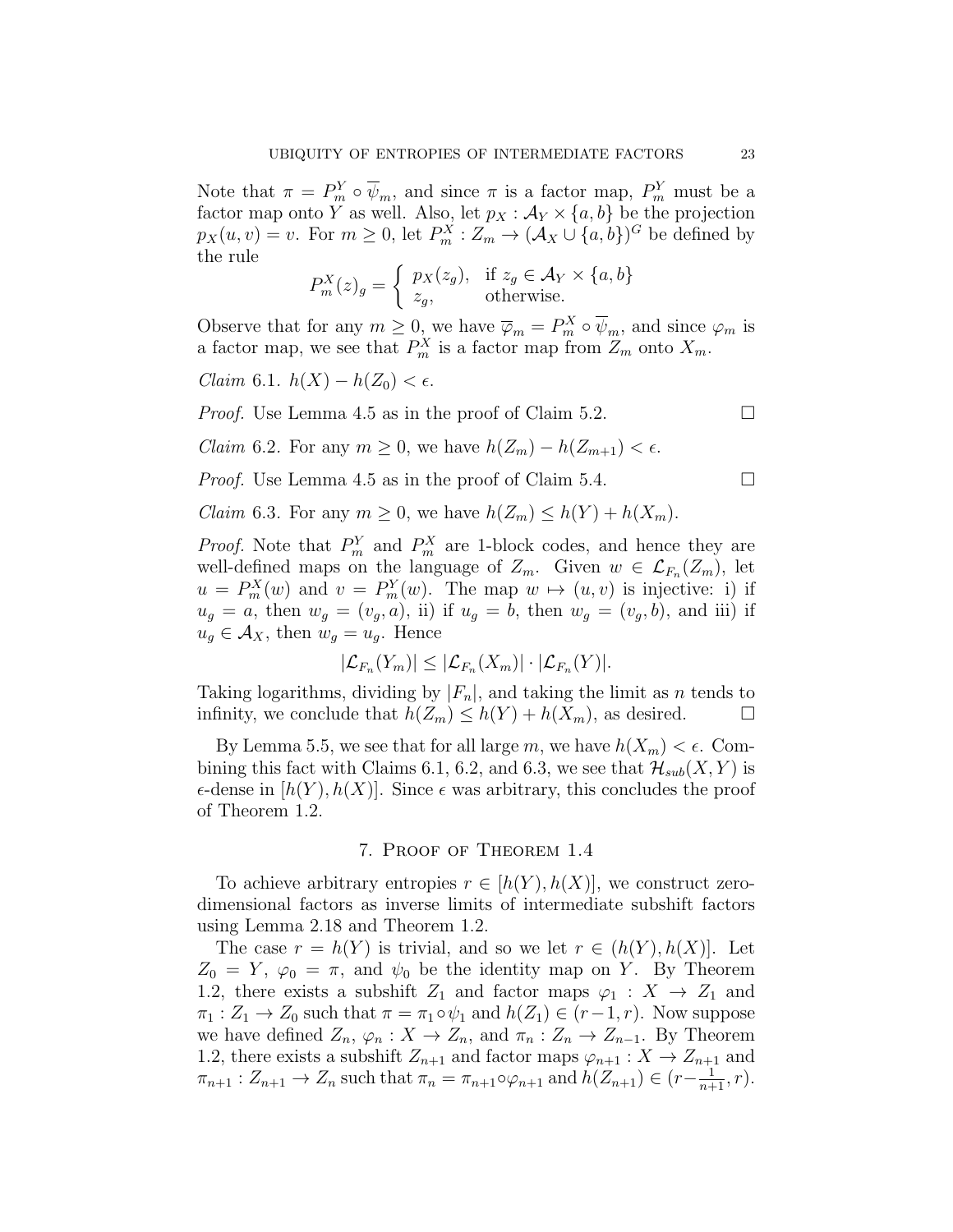Let  $Z = \lim Z_n$ , and let  $\varphi : X \to Z$  be the natural factor map (as in Lemma 2.18). By Lemma 2.17 and our choice of  $h(Z_n)$  for each n, we have that  $h(Z) = \lim_n h(Z_n) = r$ .

#### 8. Proof of Theorem 1.5

Consider any zero-dimensional system  $X$ . By definition, there are finite clopen partitions  $\mathcal{P}_n$  of X with elements whose diameters approach 0. For each *n*, we can associate a factor map  $f_n$  to the full shift  $(\mathcal{P}_n)^G$ via the usual symbolic coding, i.e.,  $(f_n(x))(g)$  is the element of  $\mathcal{P}_n$  in which  $T_g x$  lies. Define  $X_n = f_n(X)$ ; then  $h(X_n)$  is equal to  $h(X, \mathcal{P}_n)$ , the entropy of  $(X, T)$  with respect to the partition  $\mathcal{P}_n$  (see [14] for a full definition). Since  $\text{diam}(P_n) \to 0$ , Theorem 7.6 from [14] (proved there for  $G = \mathbb{Z}$ , but the general proof is similar) implies that the entropies  $h(X_n) = h(X, \mathcal{P}_n)$  increase to  $h(X)$ .

The case  $r = h(X)$  is trivial, and so we choose arbitrary  $r \in [0, h(X))$ . Since  $h(X_n)$  increases to  $h(X)$ , there exists n so that  $h(X_n) > r$ . By Theorem 1.3, there exists a factor map  $\psi$  so that  $\psi(X_n)$  is zerodimensional and  $h(\psi(X_n)) = r$ . This means that  $h((\psi \circ f_n)X) = r$ , and since  $r \in [0, h(X))$  was arbitrary, the proof is complete.

Remark 8.1. A natural question is whether the relative version of Theorem 1.5 holds, i.e. whether given a factor map between zerodimensional systems, all entropies in the interval between them are achieved by entropies of intermediate zero-dimensional factors. We considered this question, but if such a relative theorem holds, it cannot be proved via our methods.

Here we explain why our methods cannot be used to obtain a relative zero-dimensional result. For  $G = \mathbb{Z}$ , there exist zero-dimensional systems Y such that all symbolic extensions of Y have entropy bounded away from Y (these systems have positive residual entropy, as in  $[2]$ ). Specifically, consider  $Y$  to be the zero-dimensional system from Example 8.10 in [2]; it was shown that  $h(Y) = \log 2$ , but any subshift Z factoring onto Y has  $h(Z) \geq 2 \log 2$ .

This means that if we were to consider the projection factor map  $\varphi: Y \times Y \to Y$ , there are in fact no intermediate subshift factors with entropy in  $[h(Y), h(Y \times Y)]$ . Therefore, we could not possibly construct intermediate zero-dimensional factors with entropies in  $(h(Y), h(Y \times$  $Y$ ) as inverse limits of subshifts.

Of course, the relative version of our zero-dimensional result could still be true, but a proof would require completely different techniques.